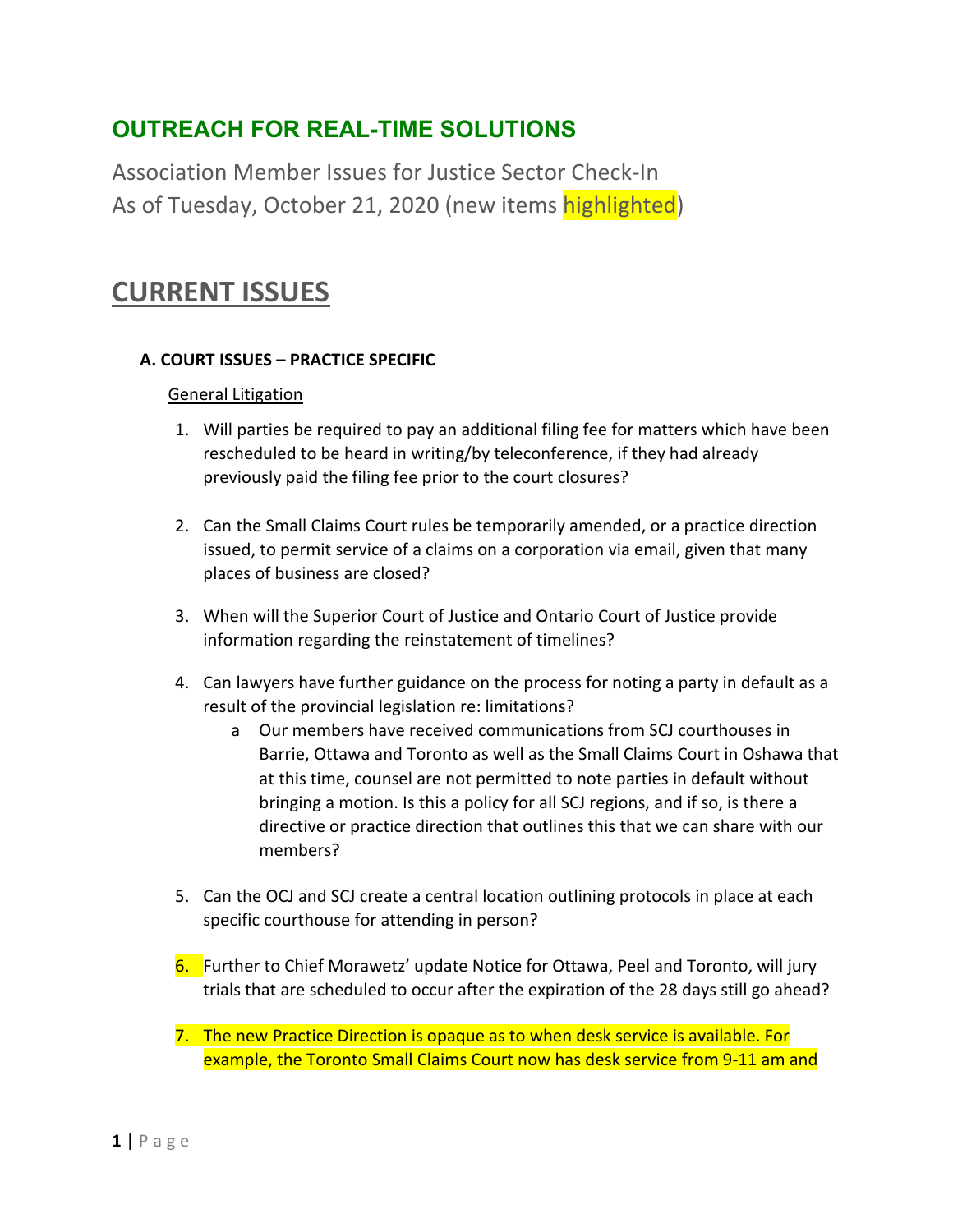again from 2-4 pm. This information is difficult to impossible to obtain online and the hours of operation are not even posted at the Court.

- SCJ response: This has been raised with the Ministry of the Attorney General's Court Services Division, which is responsible for counter services.
- 8. We were told today (Oct 20) by the Toronto SCJ clerks that the rule they were told to apply as of today is that if a claim was ISSUED during the COVID-19 suspension, a defendant had an additional 183 days (IE: a total of 7 months, to defend). This is apparently REGARDLESS of whether they were served AFTER September 14th, when the suspension was lifted. Can this absurdity actually be so?

SCJ response: This has been raised with Court Services Division in Toronto. They have indicated that their staff are now clear on the rules to apply for filing deadlines.

9. We were turned away in Toronto on Oct 19th in an attempt to file in person (in accordance with FOLA's updates from MAG and the SCJ). This issue is a significant one for the enforcement bar, as we can point to no policy, directive or notice that can account for this administrative refusal to sign defaults. In the absence of any direction we are unable to advise our clients as to when this refusal will be changed, and why it exists in the first place. At least with the Suspension of Limitation periods, we could rationalize the end date and understand what was happening. The current environment offers no such assistance. Can this be looked into?

SCJ response: This has been raised with Court Services Division in Toronto. They have indicated that this was addressed this past week.

#### Family Law

1. Can the courts reintroduce Dispute Resolution Officer programs to aid in the early resolution of family law matters at the SCJ?

#### **Estates**

1. Will signatures witnessed by video will be accepted for Probate applications?

#### **B. COURT ISSUES – COURT SPECIFIC**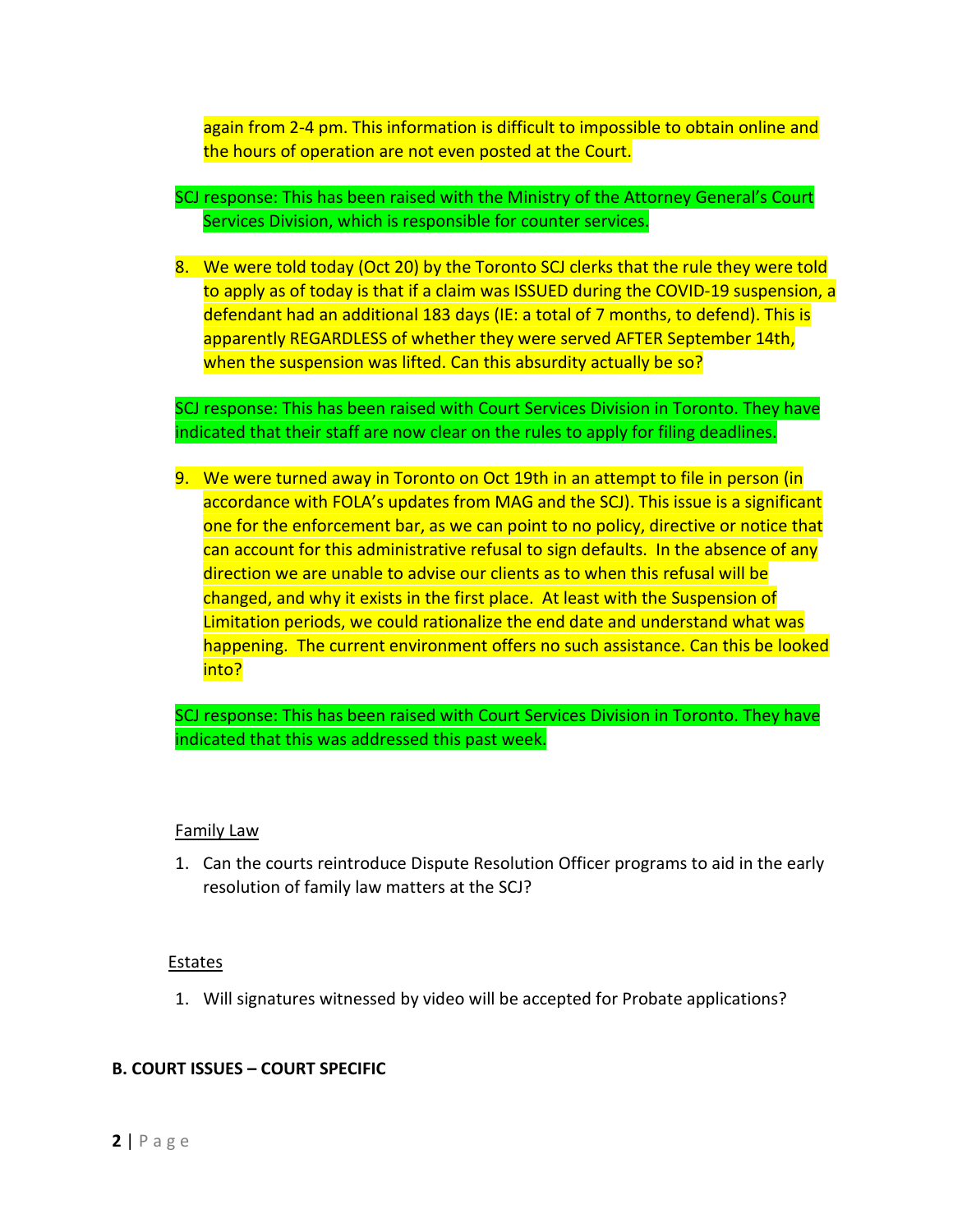## Central South

1. Can the Central South region (and elsewhere) permit counsel to drop off original wills to the courthouse for probate applications, rather than mailing them in? In the North, the RSJ appears to have amended the process and has allowed counsel to drop off the original to the courthouse. Alternatively, can counsel email a copy of the will as appears to be the case in the Central East? An alternative to mailing the original is required to avoid risking a claim.

## Thunder Bay

1. There is a lack of clarity on the scope of the problem caused by the water damage from the sprinkler system, and more importantly, what will be done as an alternative to continue court operations, both for OCJ and SCJ. There is consideration of using an old mall that the city has voted to tear down. There are significant concerns with this proposal, including broad public access, lack of suitable space for in custody accused (access, holding spaces, washrooms), and overall security. Can you advise on what is being planned?

SCJ response: Regional Senior Judge Bonnie Warkentin issued a [notice](https://www.ontariocourts.ca/scj/practice/practice-directions/northwest/thunder-bay-courthouse-closure/) on Monday, October 26 setting out the plans for temporary court operations in Thunder Bay.

## **C. MAG ISSUES**

## **General**

1. What is the status of the procurement process for an e-filing system? There are concerns this has been put on hold at a time when it is critical.

2. Where can lawyers find real-time confirmation of whether Crowns are bringing matters forward at each courthouse?

3. The Crown Attorney's Office in Belleville is requiring counsel to pick-up disclosure in-person rather than using the electronic transfer system, and there is concern that this requires people to regularly attend at the courthouse when it is not necessary, thereby increasing the risks to everyone involved. Can this be changed?

4. Does the collection of contact information at courthouses need to be voluntary, given that outreach cannot be undertaken to anyone who doesn't leave information if there is a subsequent positive COVID-19 test?

5. Lawyers in Stormont, Dundas, Glengarry are told not to file by ONe-Key and are being told to file via email due, in part, to a 5-day delay in ONe-Key. Is there a way to improve the portal to allow for e-filing?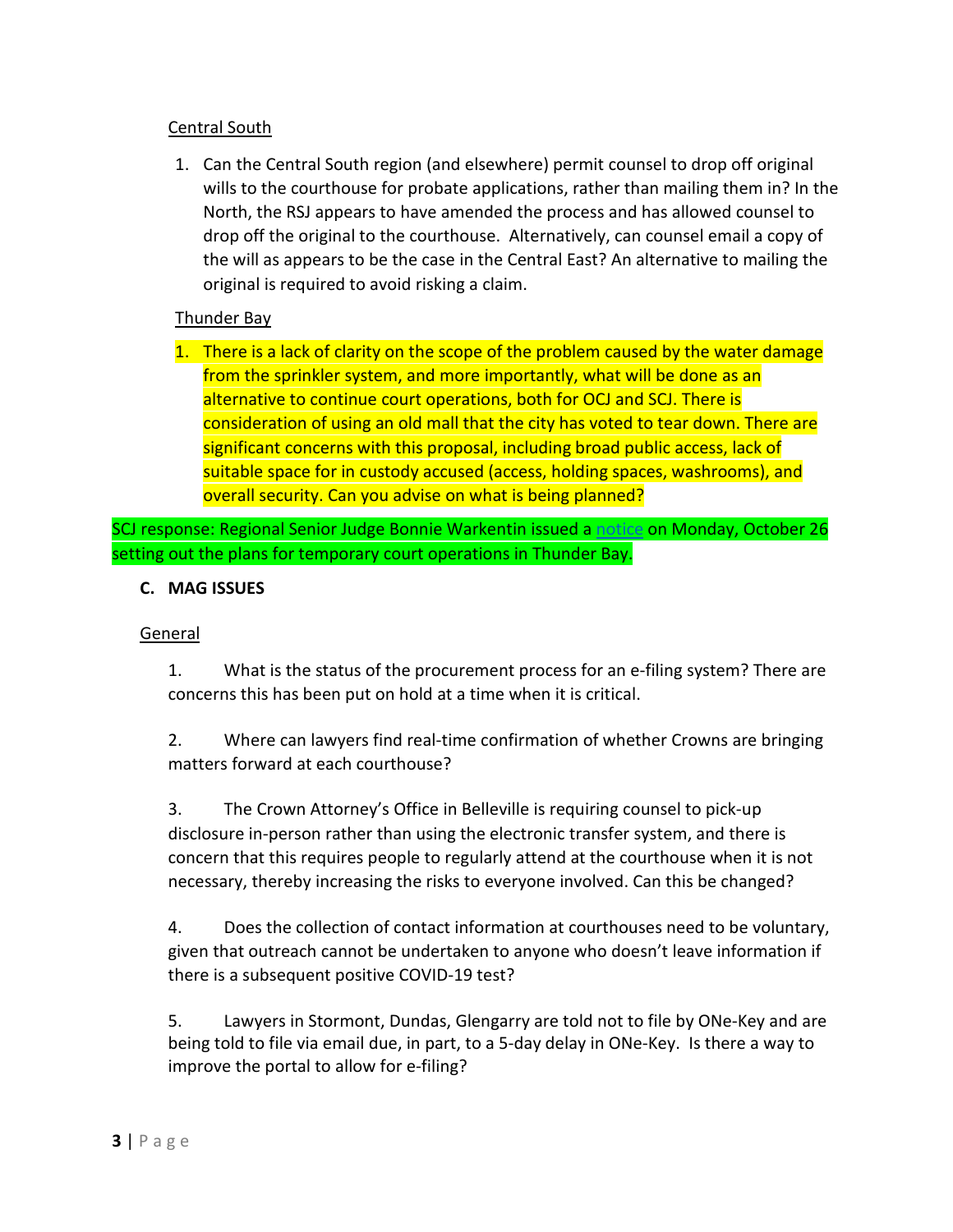6. As a Notice of Application (Form 14E), is not one of the documents listed under the Rules which can currently be issued through CaseLines, how are Estate Lists currently issuing Notices of Applications? And would the issuance request be made via email to [Toronto.commerciallist@jus.gov.on.ca](mailto:Toronto.commerciallist@jus.gov.on.ca)

7. Can you confirm that the Max size for files is 10MB? Is this the same for all Courts? Are there any plans to increase this limit? Can you offer a way that Lawyers can hyperlink docs in their Cloud that ensures a malicious hacker cannot identify the path to their Cloud and then access and corrupt/hold ransom all files? Is there a hyperlink protocol doc from the Courts that offers suggestions?

SCJ response: Chief Justice Morawetz's May 13, 2020 notice sets a general limit of 35 MB, but regional notices may set different limits for certain types of matters. At this point, there are no plans to increase these limits.

This is the first time that we are hearing about the cloud file path being a concern. We do not have a protocol to address it. At this point, we cannot offer a way to hide a cloud file path from others. Different cloud platforms offer different ways of keeping materials secure, and we recommend that lawyers follow best practices for securely using their chosen platform.

#### **D. LAW SOCIETY ISSUES**

- 1. Can the LSO communicate to lawyers that electronic wire transfers are permissible, and/or that lawyers should accept this method of payment in light of COVID19?
- 2. Is there any additional information on the LSO "exploring options to minimize the impact of filing and payment deadlines on candidates?"
- 3. Will the Law Society be issuing any office protocols for health and safety when offices are allowed to reopen?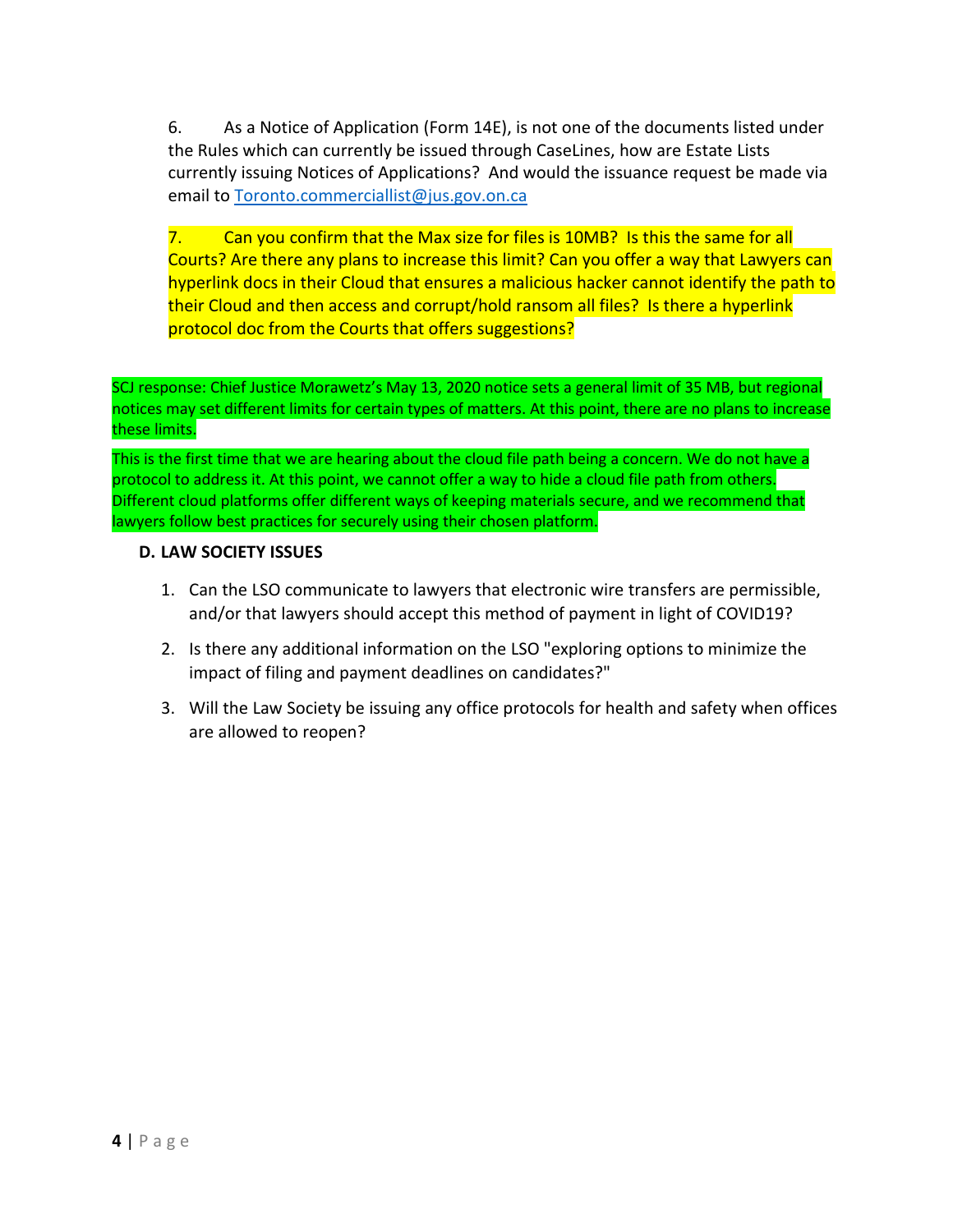# **RESPONSES**

#### **COURT ISSUES - PRACTICE SPECIFIC**

#### General Litigation

- 1. RE: Executions of unrelated parties that exceed \$250,000. In normal circumstances, a lawyer would need to obtain a statement from the Writ holder but with staff shortages and absences, this is not possible. Question: how to deal with this circumstance? Are counsel being recommended to accept undertakings to provide post-closing?
	- SCJ Response March 22: Question for the Ministry of the Attorney General.
- 2. Can there be a central online hub where lawyers can view upcoming cases with court dates in local courthouses throughout Ontario? Such a service/portal would help reduce calls.
	- SCJ Response March 22: Question for the Ministry of the Attorney General. SCJ has no capacity to do this at this time.
- 3. Is there a tool that can be used for lawyers to provide clients or to walk through with clients (or that could be posted for use by self-reps) to help them understand what are "urgent" matters such that they can be heard, in each of the different contexts. This is to expand on the general information being provided by the courts on what constitutes urgency, as there is also a basket clause in most cases. Given that the courts are all now essentially operating privately, through technology, it is difficult to see what is getting through in the urgent category.
	- SCJ Response March 22: The SCJ is tracking the number and nature of "urgent" matters that are being brought. The court is also assessing its capacity to hear other matters. The SCJ will endeavor to provide greater clarity in the days ahead.
- 4. Can the court please issue a clear direction on basket motions whether the court has capacity to address them and lawyers should be filing them?
	- SCJ Response March 22: Some regions are seeking to deal with in-writing motions/applications. At this time, the SCJ provincial policy is to only deal with "urgent" matters, as set out in paras 3 and 4 of the Notice to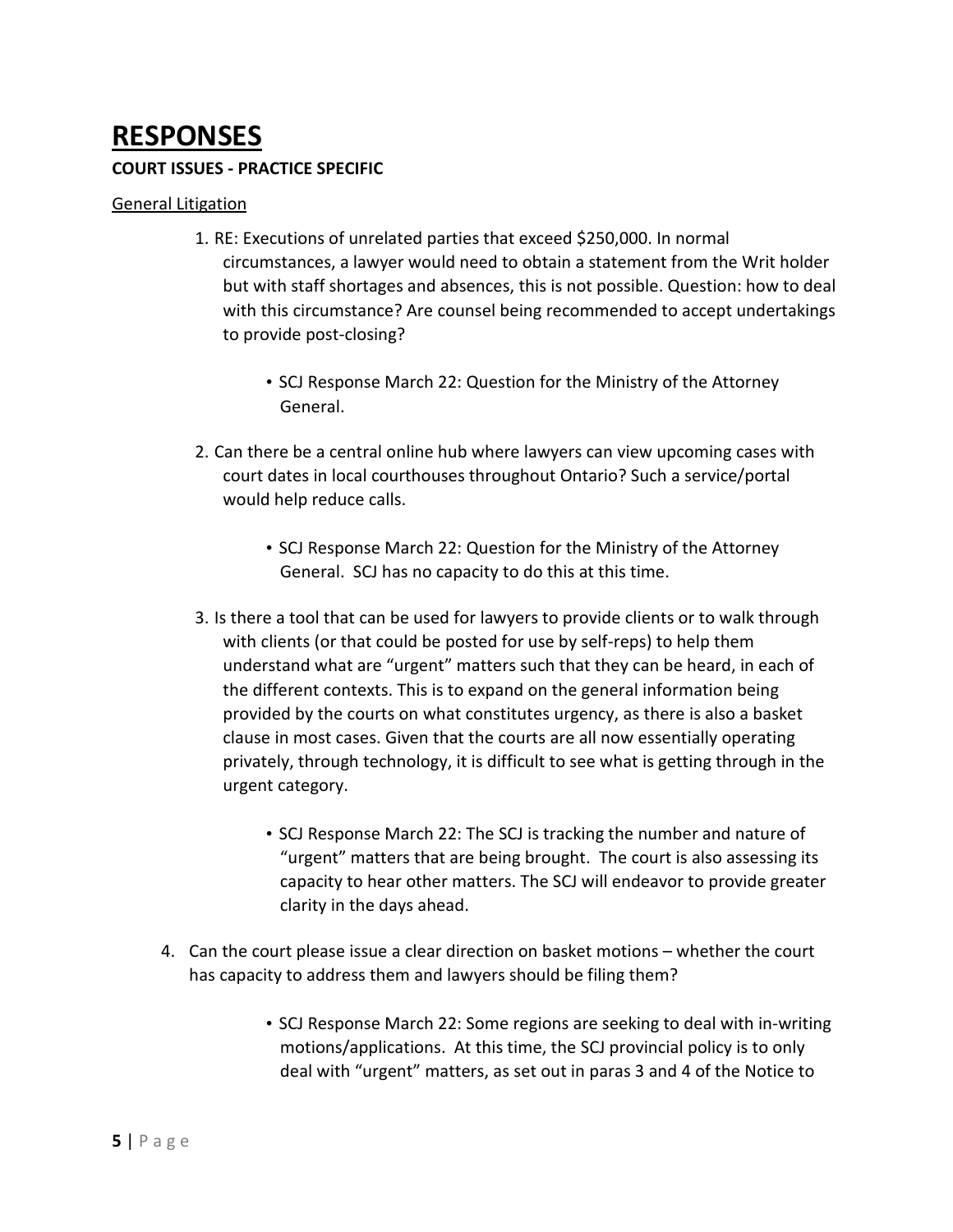the Profession (civil and family) dated March 15,2020. An issue is the capacity to submit "in-writing" motion material via email given limited email size capacity (10MB). The SCJ recognizes that this is an area where the court may be able to quickly expand the level of service it currently provides. We are seeking secure ways of transmission via tools like DropBox.

- 5. Asking Courts if they will agree not to delay scheduled pre-trials, motions, trials in the event that this is a longer term effect or if the need for social isolation waxes and wanes. Instead, I would be asking them to proceed by videoconference to avoid delaying/denying litigants their day in court and potentially overwhelming the court system later due to systemic delay (trials would almost certainly need to proceed on a non-jury basis in a video-conference scenario).
	- SCJ Response March 22: Cannot comment at this time.
- 6. Rule 4.05.1 despite the coming into force March 23 2020 of O. Reg. 456/19, there does not seem to be an authority to file a Form 38A Notice of Appearance (Rule 38.07(1)). Why any difference between a Notice of Intent to Defend, and a Notice of Appearance, for such filings? Can there be an amendment to add that?
	- SCJ Response March 30: Office of the Chief Justice response: The Ministry is expanding the Civil eFiling Service in small increments. At this time, only the documents set out in Rule 4.05.1 of the Rules of Civil Procedure can be filed using the e-filing service: https://www.ontario.ca/laws/regulation/900194.
- 7. The Notice from the CJO, dated March 15 2020 says that "For regular filings, that are not urgent as defined below, the Ministry of the Attorney General advises that courthouses will remain open. Those filings may continue to occur at courthouses". The Notice then states: "However, where procedural rules or court orders require the regular filing of documents during this emergency period...parties can expect the Court to grant extensions of time once the Court's normal operations resume." Which implies that regular filings do not need to occur. Does this mean that lawyers should try to file documents even though all regular operations are suspended (does regular operation include filing?), even though the matters are adjourned and despite the fact that we are advised not to attend the courthouse? Or should they simply wait and file later, with a request for extension of time?
	- SCJ Response March 30: Office of the Chief Justice response: The COVID19 landscape is changing rapidly. We understand that as of March 26, court offices are remaining open for filing of urgent matters only until filings can be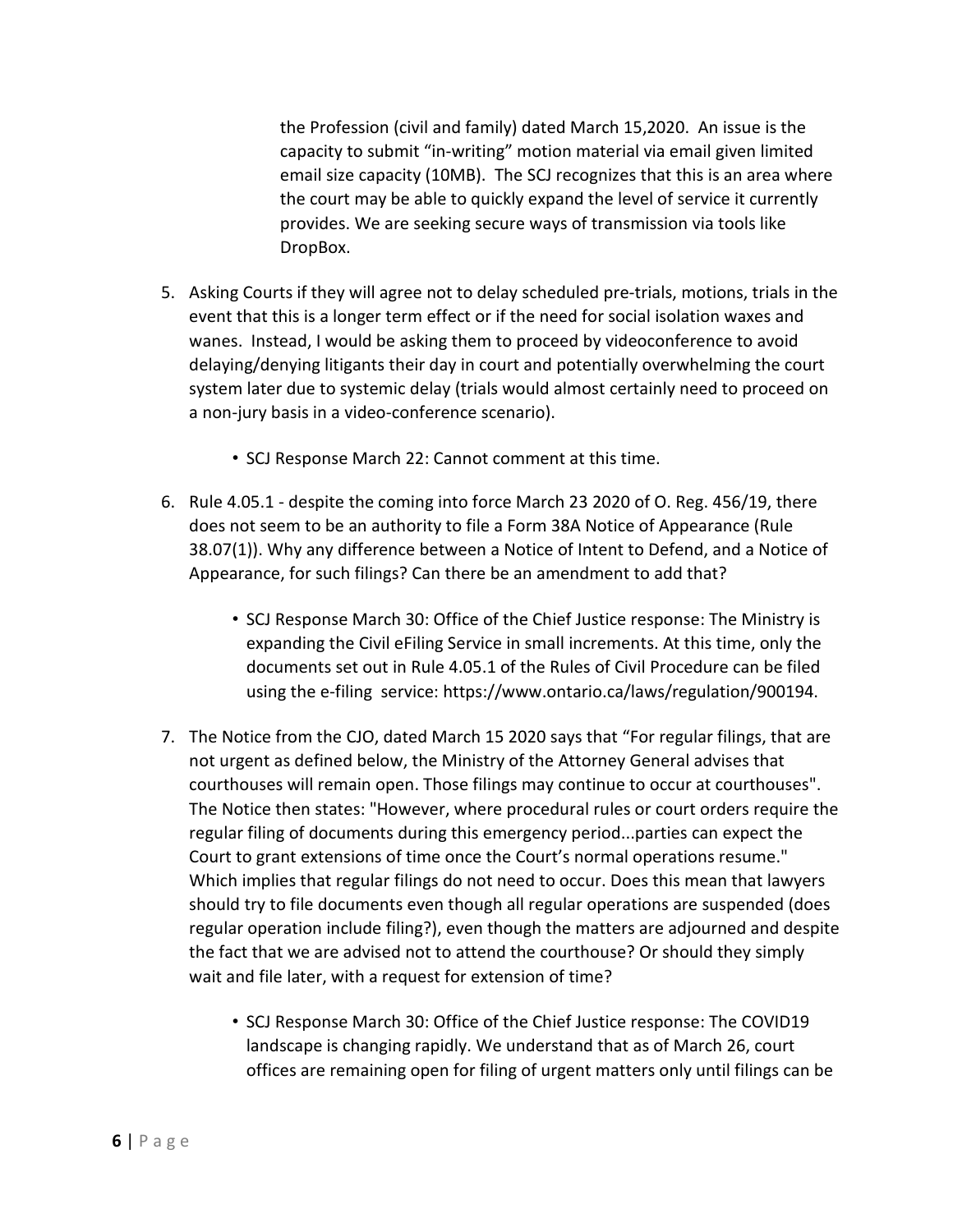handled remotely (by emailing them to a generic email address to be created by the Ministry). For the health and safety of court staff, process servers, and the public, it is recommended that non-urgent matters should not be filed at this time. See the Emergency Management and Civil Protection Act, R.S.O. 1990, c. E.9 for the impacts on limitation periods.

https://www.ontario.ca/laws/statute/90e09. Note that this Act does not impact time limits established by court order. The notice from Chief Justice Morawetz indicates that we expect the Court to grant extensions of time when court resumes normal operations. If parties can comply with orders of the court without putting anyone's health and safety at risk then efforts should be made to do so. If this is not possible, parties should be prepared to explain why when court operations resume. [*Further note on above response from Mohan: The Order in Council does not impact orders of the Court. That is my own view from reading the OIC, which it is set out in the answer we provided. Lawyers will have to read the OIC and confirm for themselves, but I cannot give them legal advice. All I can say is I have no knowledge of the existence of a blanket order of the Court that extends timetables entered into by parties and endorsed by the courts*.]

- 8. Are May and June trial sittings still to be planned/prepared for if we are looking at isolation until May 29th, per the government.
	- SCJ Response March 30: Office of the Chief Justice response: At this time, it is unclear whether May sittings will proceed. Matters are currently being adjourned to June sittings, so it is suggested that parties prepare for these hearings unless further updates indicate that the June sittings will also be postponed.
- 9. If an appeal is proceeding at the Court of Appeal by remote hearing or in writing, how will members of the public be made aware of the proceeding?
	- Ontario Court of Appeal Website: As a result of the COVID-19 pandemic, the Court of Appeal for Ontario is hearing appeals and motions by videoconference, teleconference, or in writing. Members of the media or the public who wish to observe a scheduled matter being held by videoconference or teleconference should send a request in writing to

the Court's Registrar at coa.registrar@ontario.ca. Right now hearings are posted as soon as they know including matters in writing.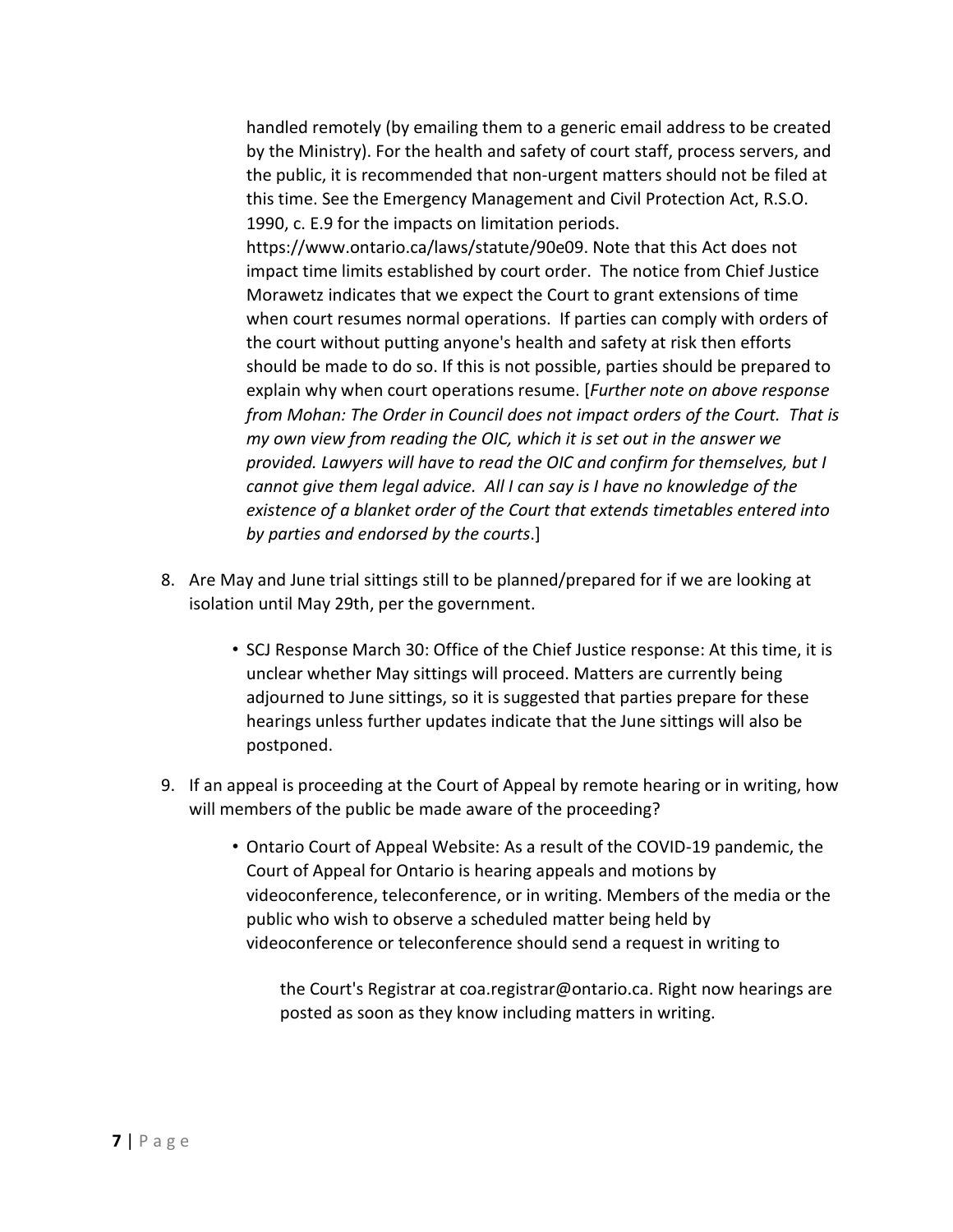- 10. Request that the Superior Court of Justice, in a Notice to the Profession, permit attendance at mandatory mediations under R. 24.1 and R. 75.1 by way of attendance by videoconference until further notice.
	- SCJ Response May 6: This will be taken into consideration. Under normal circumstances, the SCJ does not have the authority to unilaterally alter the Rules of Civil Procedure. This issue has also been brought to the attention of the Ministry of the Attorney General for consideration as to whether a regulation can be introduced to address this scenario.
- 11. When can we expect that Judges will be able to deal with reserved decisions?
	- SCJ Response May 6: CJ Morawetz has asked all SCJ judges and masters, during this pandemic, to release all decisions within the timeframe prescribed under the *Courts of Justice Act*. In some instances, however, the release of a decision may compel parties to take certain steps which may not be possible during the pandemic. Therefore, some decisions are being held back until it is possible for parties to comply with the terms of any decision.
- 12. Can the courts advise lawyers on the process for seeking a certificate of pending litigation given the court closures at this time?
	- SCJ Response May 6: The matters that will be heard during the pandemic are set out in the Notices to the Profession issued by the SCJ.
- 13. Is it possible to deal with unopposed/consent motions for bankruptcy in Toronto?
	- SCJ Response May 6: The matters that will be heard during the pandemic are set out in the Notices to the Profession issued by the SCJ.
- 14. Could the Small Claims Court be granted increased jurisdiction to a higher claim amount in order to assist with the backlog the court closures will cause for the Superior Court of Justice?
	- SCJ Response May 6: The monetary jurisdiction of the Small Claims Court is fixed by an Ontario regulation. The Ministry of the Attorney General would need to amend this regulation.
- 15. At the beginning of each teleconference matter, can the Court address the issue of recording the teleconference with all parties?
	- SCJ Response May 6: Even before the pandemic, not all SCJ proceedings were recorded. This remains the case during the pandemic. As a best practice for all teleconferences, lawyers and parties are advised to
		- identify themselves by name at the outset of the hearing. This will assist a transcriptionist, should a transcript be required.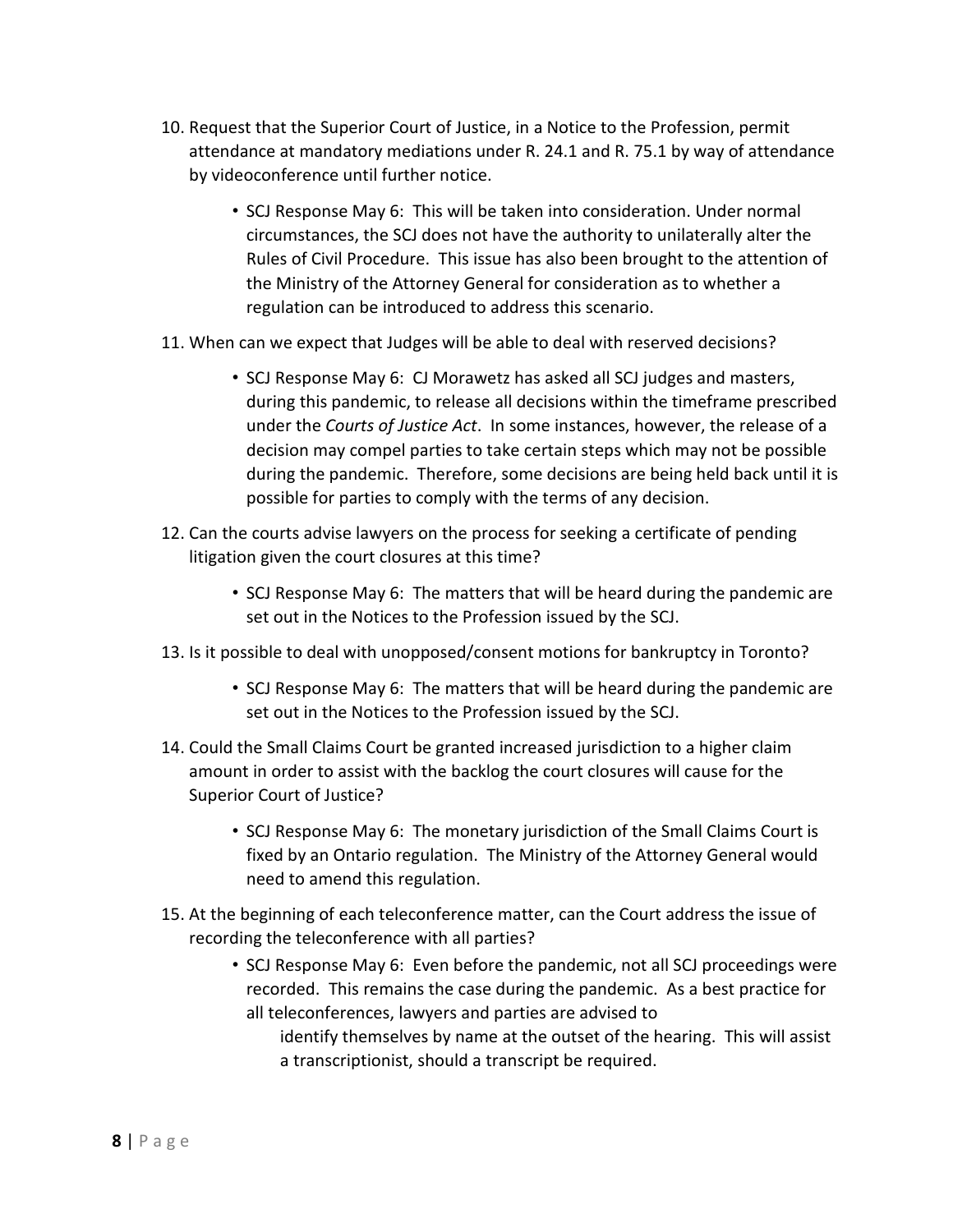- 16. Can the courts provide an update on ability to provide an online booking tool for lawyers to use to book court appearances?
	- SCJ Response May 6: The SCJ is looking at the availability of online scheduling tools and has been discussing them with the Ministry of the Attorney General. The Court is eager to implement an online scheduling tool that will be secure and will reduce the workload of trial coordinators.
- 17. Are counsel permitted to bring motions to remove themselves as lawyer of record under the new practice directions, and are these motions permitted to be heard by alternate means (i.e. in writing, virtually etc.)?
	- SCJ Response May 20: Please see each region's notice to profession regarding motions that are currently permitted. All motions are currently heard by alternate means. https://www.ontariocourts.ca/scj/noticesandorders-covid-19/consolidated-notice/
- 18. Will the courts hear motions to dismiss for failure to appoint new counsel by alternate means (i.e. in writing, virtually etc.)?
	- SCJ Response May 20: Please see each region's notice to profession regarding motions that are currently permitted. All motions are currently heard by alternate means. https://www.ontariocourts.ca/scj/noticesandorders-covid-19/consolidated-notice/
- 19. Counsel made a Motion to Amend (on consent) a previously issued Order in February 2020, but has not heard anything from the Court about the status of the Motion, given the suspension of in-court matters. How can they follow up in order to determine the timing of the finalized Order so they may ensure their client gets paid the settlement funds? Should the motion be filed again if the prior documents cannot be accessed during the emergency?
	- SCJ Response May 28: Materials would need to be re-filed electronically as directed in the regional notice to the profession (i.e. to the specified email address). Court staff are largely working from home and therefore cannot access the previously filed paper copies. Counsel should indicate that the matter was filed previously in hard copy so court staff can make a note of this.
- 20. When will assessments of accounts resume? Is the assessment court at 330 University Ave. Toronto scheduled to reopen before October 15/20? If so will scheduled mediations proceed?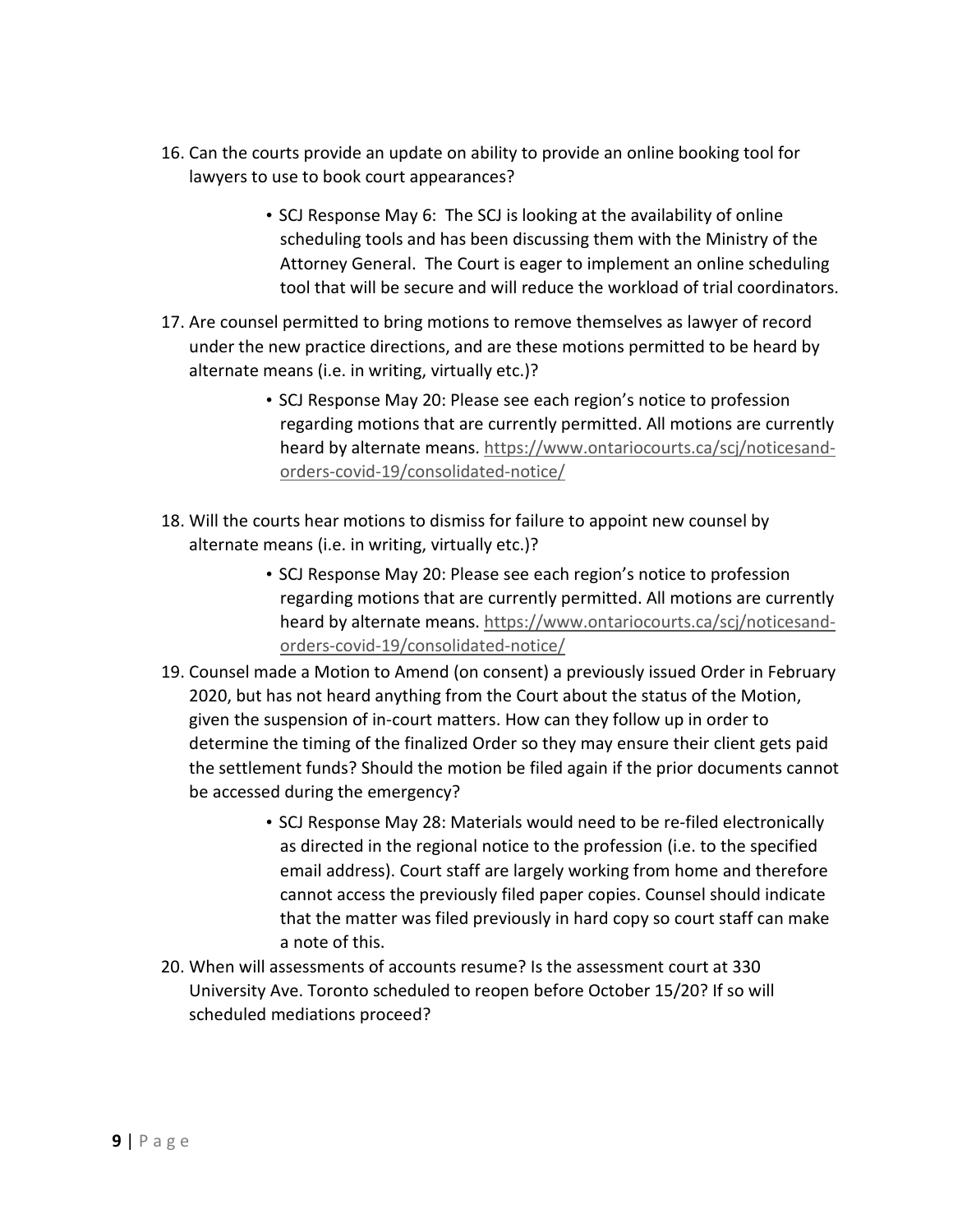• SCJ Response Sept 23: We have raised the question of assessment hearings with the Ministry of the Attorney General.

#### Criminal Law

- 1. What is the process for inmates making calls to counsel?
	- MAG Response April 14: Below are some bullets on the new system, which went live on Friday April 10.
		- o The Ministry of the Solicitor General has worked with its vendor to enhance the current Offender Management Telephone System (OTMS) to allow inmates to access both collect calls and "debit" calling.
		- o The old system only allowed for collect calling, which does not allow for calls to cell phones.

Under the enhanced system, debit calling is enabled and funded by the ministry. Debit calling allows for calls to cell phones. The ministry will begin by providing inmates with \$20 of calls and will monitor to determine whether this is adequate. Inmates will be able to use their funds as they see fit. This funding will allow for:

- o 50 local calls (no maximum length, however, the ministry's policy currently limits phone calls at 20 minutes);
- $\circ$  A 52-minute long-distance call; or  $\circ$  A combination of the above.

Finally, I would like to highlight that the phone system currently allows for organizations to register with the ministry to by-pass security features, such as three-way calling, call transfers and the use of the keypad. This exemption is provided for the purpose of facilitating the transfer of offender calls from a receptionist or automated telephone attendant system to the intended call recipient. To enable this feature, the ministry requires a form to be filled out and mailed to: MCS.TCS.OTMS@ontario.ca.

- 2. What is the solution to the fact that some sureties do not have access to the internet or a printer, which is required to fill out surety declaration forms for people who will be released on bail?
	- ii. The OCJ has outlined how to address challenges with completing surety documentation in the Ontario Court of Justice Protocol Re Bail Hearings.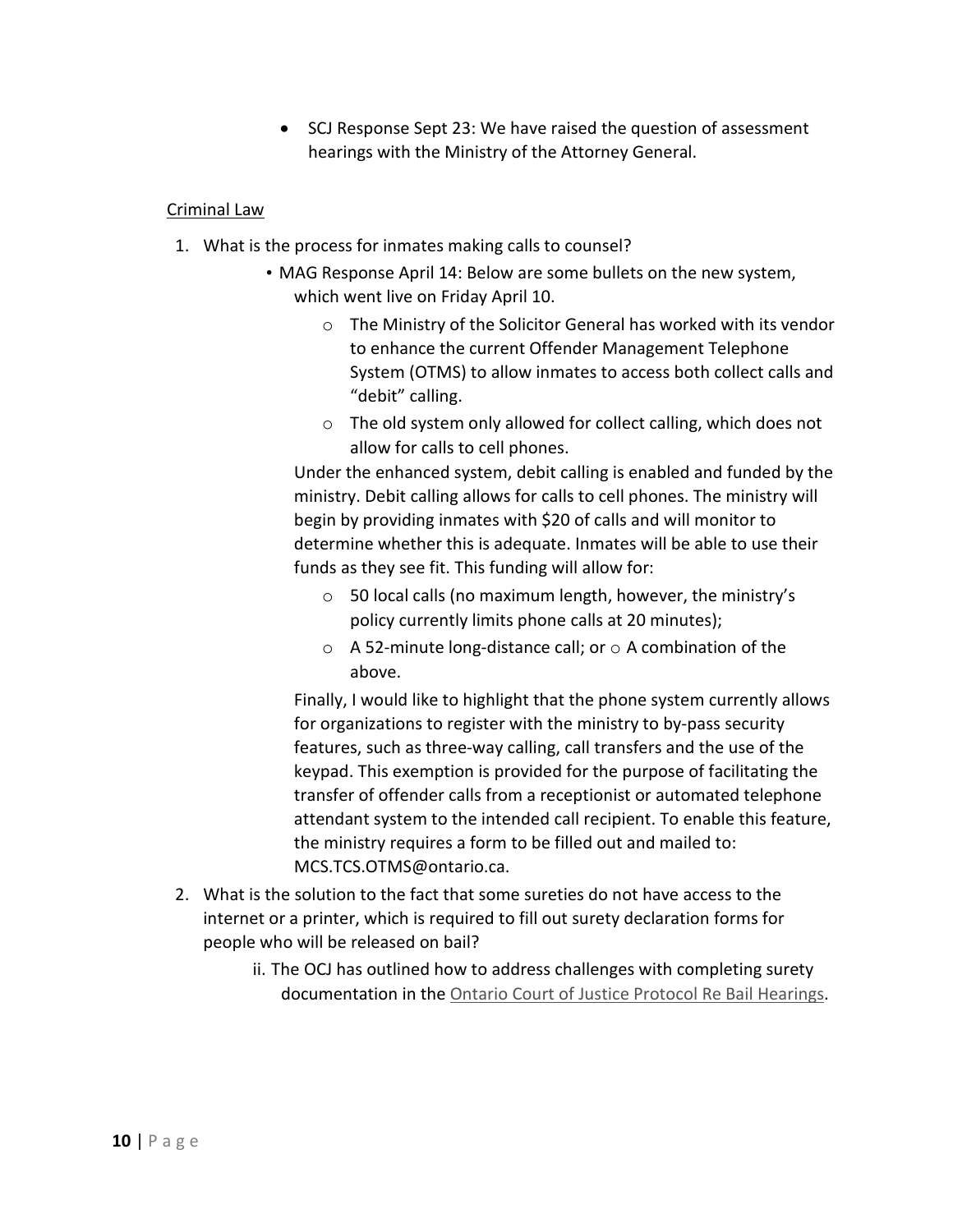#### Family Law

- 1. Is the issue re: administrative dismissal deadline under the Rules if Civil Procedure being done for Family Law Rules as well?
	- SCJ Response March 22: O. Reg. 73/20, issued on March 20, 2020 under the Emergency Management and Civil Protection Act suspends limitation periods and time periods within which steps in a proceeding are to be taken. The Court has asked the Ministry not to issue Notices of Approaching Dismissal in Family. The SCJ's Notice to Profession indicates: "…where procedural rules or court orders require the regular filing of documents during this emergency period, and it becomes impossible to file at the courthouse or the courthouse is believed to be unsafe, parties can expect the Court to grant extensions of time once the Court's normal operations resume."
- 2. Families would benefit from some immediate guidance re: managing access/parenting time schedules under existing court orders and/or refusing to return children to other parent. Also concerns about parents taking advantage and attempting to establish a new status quo.
	- SCJ Response March 22: We understand that it will be difficult for many families to manage the parenting arrangements during this time and that it may give rise to some emergency situations. Clients and lawyers should be encouraged to resolve these issues between themselves where possible and only engage the court where there are really pressing issues regarding a child's safety or wellbeing, or the safety of a parent. We understand that virtual mediation services may also be available that could be considered, for appropriate cases, to address pressing childrelated issues.
	- FOLA follow-up question: The does not take into consideration (i) lawyers dealing with self-reps on the other side who refuse to cooperate, for example, and have taken advantage of the situation for more access (not an "urgent" situation defined as "real and pressing issues regarding the child's safety and wellbeing"), (ii) issues where spousal abuse (control and verbal abuse) is a factor and mediation is not to be undertaken, or (iii) the fact that Children's Aid Societies are cancelling access arbitrarily despite court orders. Many of these self-representing parents have no idea about the new processes and rules, or their rights during this period. Follow up Question: Where and when is the information about the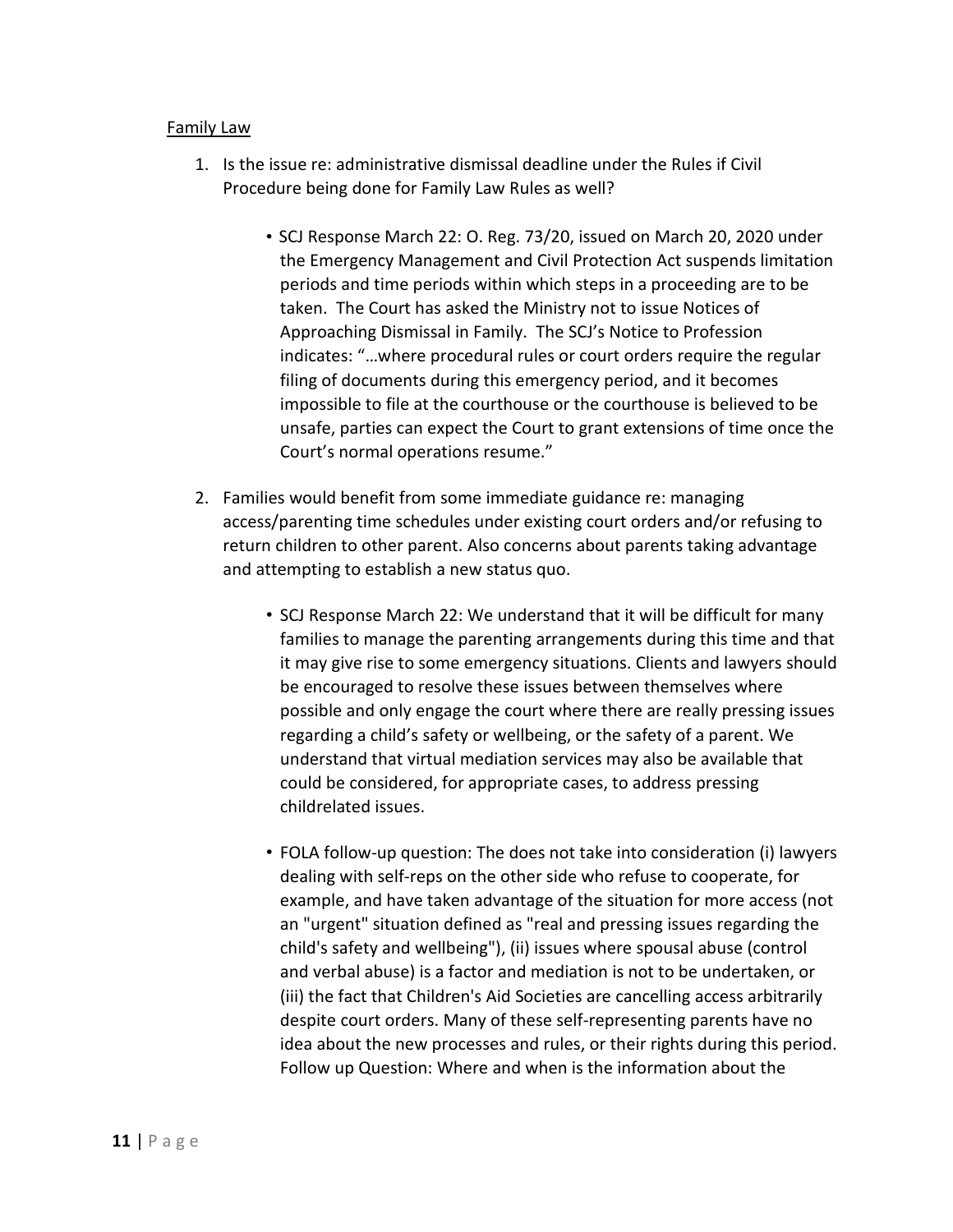processes, issues that might arise and how to resolve them going to be posted for the general public in a manner that is uncomplicated, so that they have access to justice?

SCJ Response March 24: (i) we acknowledge that this is not an easy situation but lawyers will have to do their best to deal with difficult litigants, whether represented or not, to attempt to resolve issues without the court's intervention.

SCJ Response March 24: (ii) the court is concerned about situations of spousal abuse and how that will impact well being and safety both before and after separation. Lawyers are encouraged to include any pertinent information in urgent requests. The court has been working with DV stakeholders and the OBA to maximize access to legal advice in these circumstances (more information to be shared shortly).

- SCJ Response March 24: (iii) we understand from MCCSS that supervised access may no longer be available through the societies for safety purposes and that societies have been encouraged to consider other safe alternatives. These situations can potentially be urgent, however lawyers should consider whether these requests are likely to be successful given the particular circumstances.
- SCJ Response March 24: Generally As noted above, we are working incredibly hard with the OBA and the LSO and others to facilitate access to legal advice for SRLs to determine what is urgent and how to proceed.
- 3. If there is a specific Court Order imposing a serving and filing deadline on a party in a Family Litigation matter, will that party be able to file their documents with the Superior Court on March 20 or anytime in March, 2020? Further, if the party fails to comply with the specific Court Order by failing to serve and file documents by the deadline, is the opposing party allowed to file their Motion materials permitted by the same Court Order? The Motion material would be decided in writing and would not require a Court hearing or attendance. Further still. if the above type of documents can be filed, does that mean only electronically?
	- SCJ Response March 22: Parties are expected to comply with existing court orders, to the extent they are able. The Notice to the Profession indicates that the Court is expected to grant extensions of time where parties are unable to file, due to COVID-19. At this time, several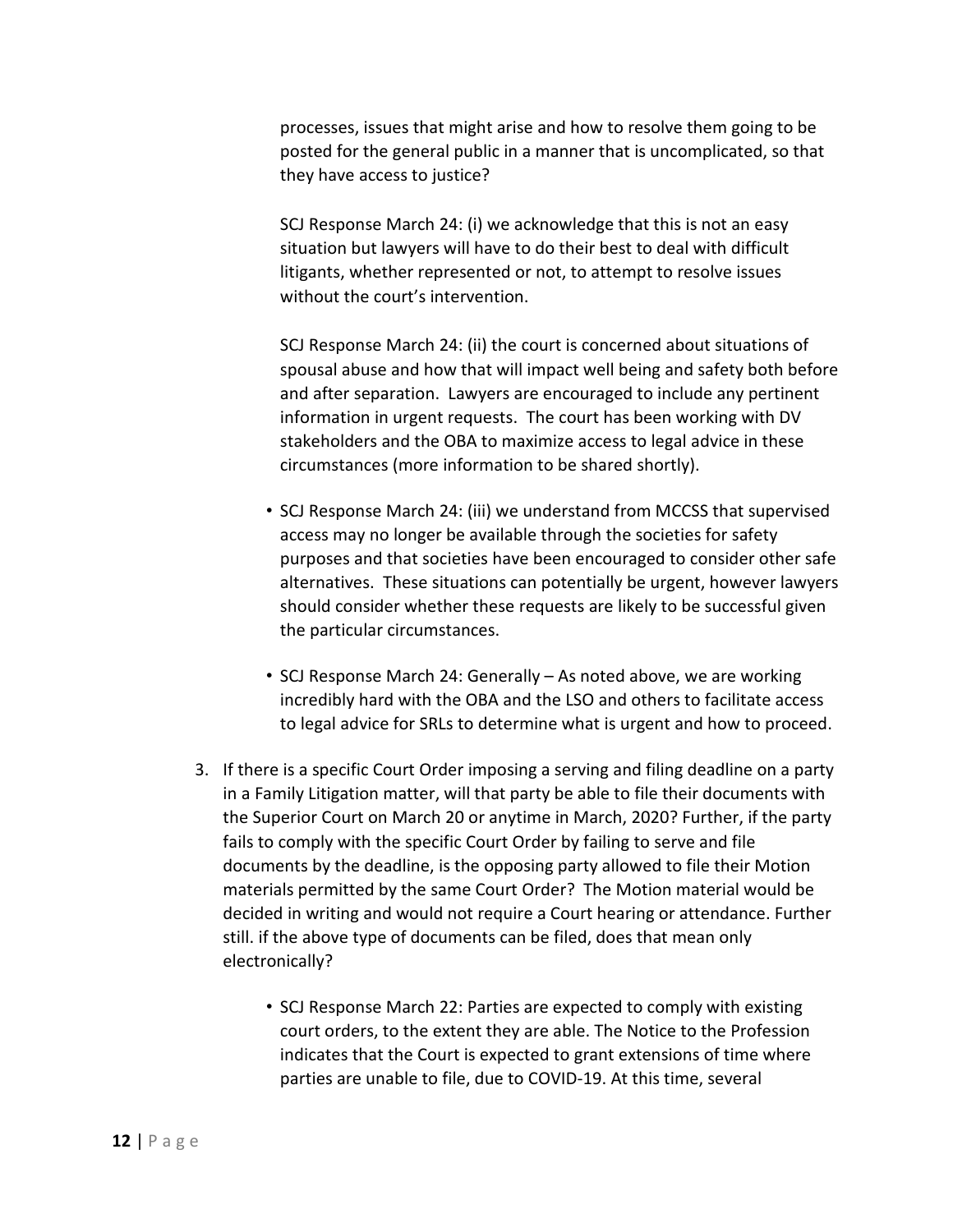courthouses remain open for "regular" filings. The direction from the Ministry suggests some courthouses may be closing due to COVID. Only "urgent" filings, as described in the Notice to the Profession from March 15, 2020 may be filed by e-mail to the listed trial coordinator.

- 4. Determination of "Urgent Matters" is there a tool that can be used for lawyers to provide clients or to walk through with clients (or that could be posted for use by self-reps) to help them understand what are "urgent" matters such that they can be heard, in each of the different contexts. This is to expand on the general information being provided by the courts on what constitutes urgency, as there is also a basket clause in most cases. Given that the courts are all now essentially operating privately, through technology, it is difficult to see what is getting through in the urgent category.
	- SCJ Response March 22: At this time, the only guidance in determining what is "urgent" is the language contained in the Notice to the Profession. The SCJ Notice did not exhaustively list what is an urgent family law issue intentionally, because the urgency of the matter may depend on the circumstances. Counsel may wish to be guided by the definition of urgency under the Family Law Rules for some guidance. The SCJ is tracking the number and nature of "urgent" matters that are being brought. The court is also assessing its capacity to hear other matters.
- 5. Question: Could a framework be created for simple Motions known as 14B Motions in Family Court, to still be dealt with in writing only?
	- SCJ Response March 22: Possibly. Some regions are seeking to deal with in-writing motions. At this time, the SCJ provincial policy is to only deal with "urgent" matters. An issue is the capacity to submit "in-writing" motion material via email given limited e-mail size capacity (10MB). We are seeking secure ways of transmission via tools like DropBox. 14B motions for urgent matters can still be brought.
- 6. Question: Can proposed Orders submitted pursuant to a Justice's Endorsement, after all parties have consented, still be filed with the Court electronically or otherwise?
	- SCJ Response March 22: For "urgent" matters, counsel are encouraged to file draft orders, which can be signed by the judge hearing the matter, and sent back to the parties signed electronically. The ability to have clerks sign orders will depend on the ability of court clerks to perform this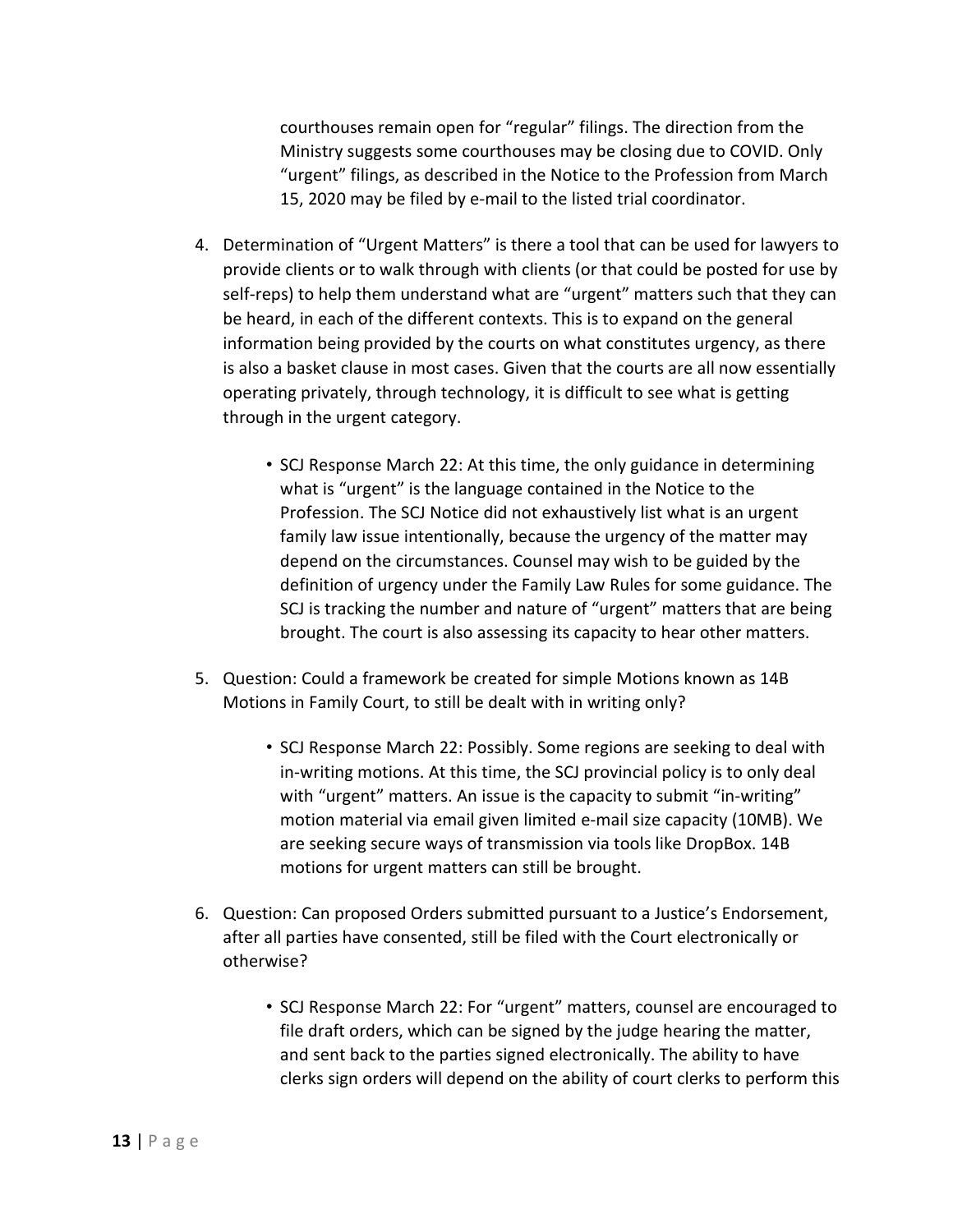function remotely, which is a Ministry issue. Counsel should seek direction from the judge to ensure the timely issuance of the order.

- 7. Question: Can lawyers still book conferences and motions this time when part of the court operation is suspended?
	- SCJ Response March 24: Contact your local trial coordination office regarding scheduling protocols in their region.
- 8. Is the Registrar open for the purposes of filing and issuing documents? Will the judges accept remote phone calls, teleconferences, video conferences etc.
	- SCJ Response March 24: Contact MAG re the availability of filing counters. SCJ has directed that all urgent matters be filed by email to the appropriate trial coordination office. Teleconferences and in some circumstances video conferences are being arranged for matters with approval of the local triage judge.
- 9. Question: How should family lawyers be addressing situations where access parents are relying on coronavirus as an excuse not to return children to the primary caregiver? Should lawyers/clients be proceeding through court with an emergency motion.
	- SCJ Response March 24: See above. While these issues may meet the test of urgency, many likely will not given the court's direction at this time. Lawyers are encouraged to consider other appropriate alternatives, eg. Mediation and parenting coordination where an acceptable agreement cannot be reached between the parties.
- 10. Same issue as above (but specific to the Orangeville Superior Court) parents who are using this crisis to punish the other parent by withholding the child. They are not at all interested in mediation or listening to reason. These are high conflict cases. Steven has a pressing case is in Orangeville Superior Court and is wondering if someone can consult with Justice Miller who is currently in charge there.
	- SCJ Response March 24: See above. The SCJ cannot comment on specific cases that are before the court, nor will this office reach out to judges regarding specific cases.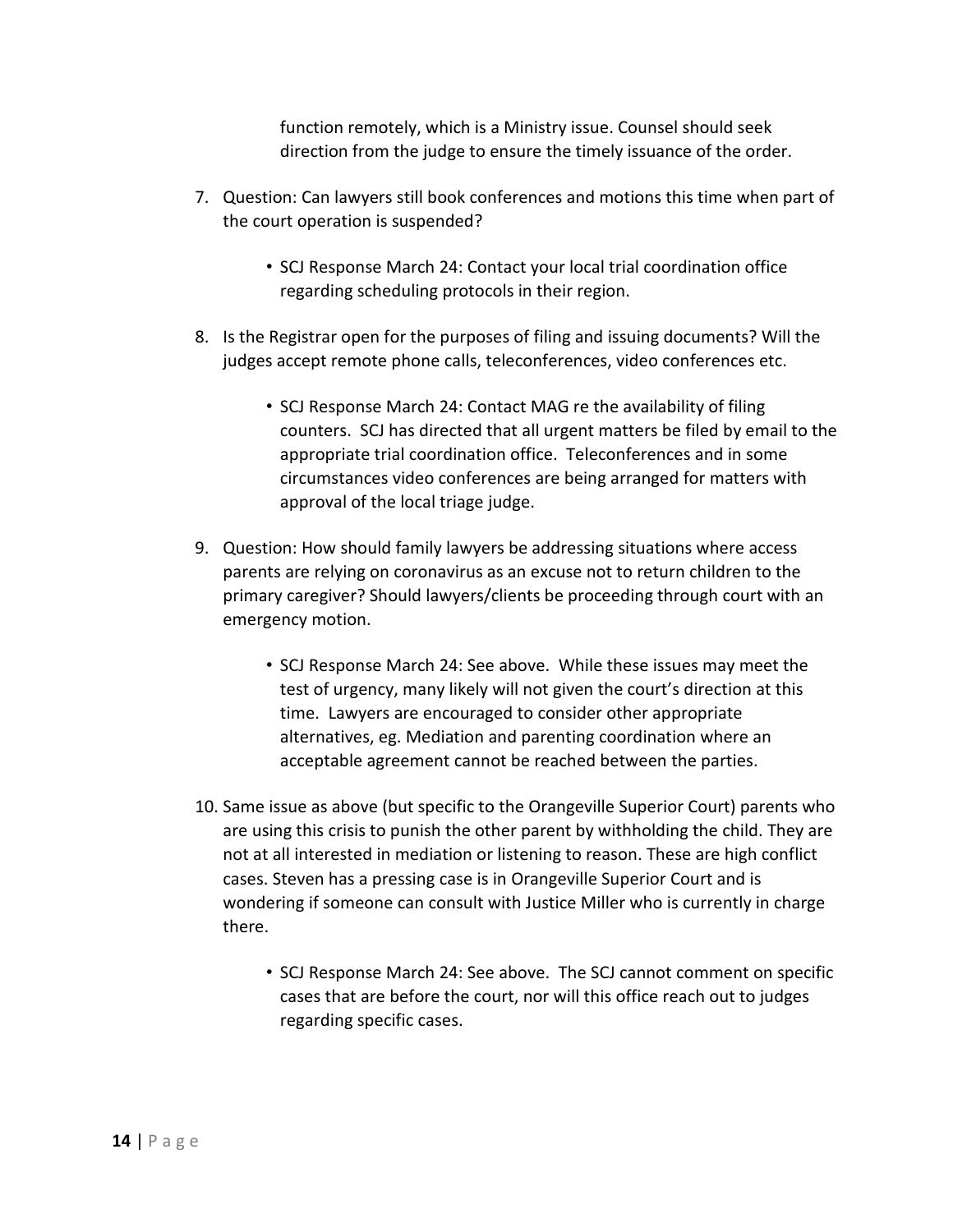- 11. Will supervised access sites be closed? Is there any direction for parents/lawyers on how this should be handled if they close through until they re-open?
	- SCJ Response March 24: We expect that this has already happened for domestic and child protection cases. Clients should be encouraged to consider safe alternative arrangements to supervised access and supervised access exchanges.
- 12. Must an existing order for access be strictly followed during the state of emergency, where families are being told to stay home? Whose home- both homes? Does one parent have the ability to refuse access if the other parent declines to self-isolate with the children during her or his access? Does one parent have the ability to refuse to allow daycare/babysitters untested for the virus to care for the children if the other parent must work? Is it in the best interests of the children to travel in public between homes during the pandemic and more so, when one of the parents must take public transportation with the children?
	- SCJ Response March 30: As we have noted previously, we understand that it will be difficult for many families to manage the parenting arrangements during this time and that it may give rise to some emergency situations. Clients and lawyers should be encouraged to resolve these issues between themselves where possible and only engage the court where there are really pressing issues regarding a child's safety or wellbeing, or the safety of a parent. We understand that virtual mediation services may also be available that could be considered, for appropriate cases, to address pressing child-related issues. Counsel are encouraged to follow the caselaw to see how judges are applying the urgency threshold to these circumstances.
- 13. Could there be a directive or some form of guidance from the court regarding the fact that the CAS has suspended access to children in care by their family members who had ongoing unsupervised and supervised access? While each case may be different, some guidance from the court would be helpful in deciding whether to bring an emergency motion.
	- SCJ Response March 30: We understand that supervised access has been cancelled by societies and expect that they will consider other safe alternatives to maintain contact, to the extent that they exist, in the circumstances. The extent to which these issues are urgent will depend upon the circumstances.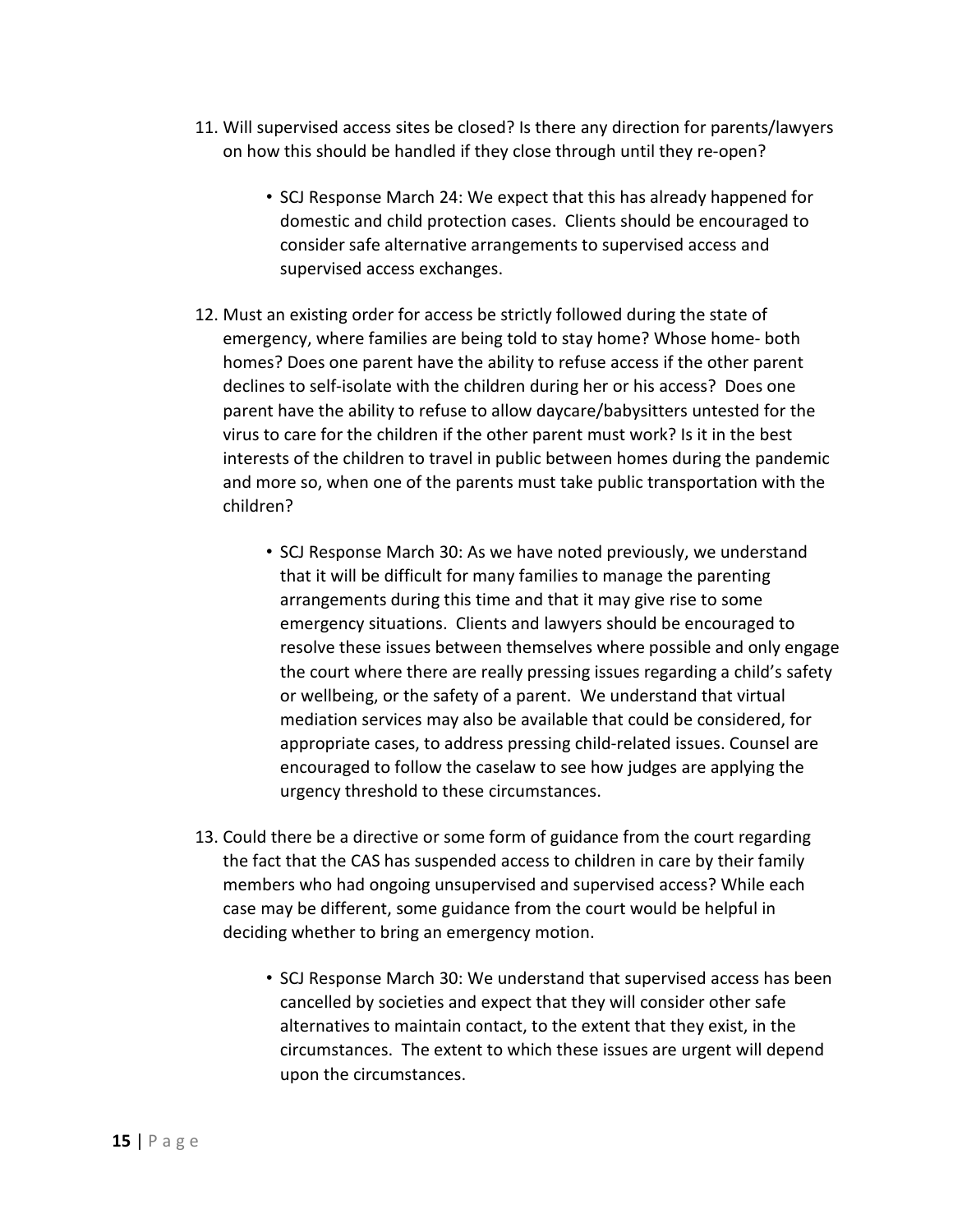- 14. When an urgent motion or a case conference is being requested for a new matter where an Application has not yet been issued, should counsel email the Application, Form 35.1 and Financial Statement with the motion or case conference materials or do they still need to issue the Application at the courthouse first? Alternatively, can counsel undertake to issue the Application and other documents when Court operations resume?
	- SCJ Response April 14: Where possible, counsel are encouraged to send the Application first to the court to be issued by use of MAG's generic email address for the particular location. Materials relating to the urgent request should also be sent to the trial coordination email account with a notation that the application is in the process of being issued. Where truly necessary, counsel may send only the urgent materials via the TC email address with a request that the matter be heard on the undertaking that the application will be issued at the first available opportunity. Judges continue to have discretion to permit urgent requests to proceed on this basis.
	- OCJ Response April 14: If there are no applications already before the court, 2 scenarios can occur:
	- either the moving party also wishes to bring an urgent motion; or
	- the moving party does not intend on bringing an urgent motion If an urgent motion is to be brought,
	- then the Application and supporting documents need to be filed by email as per the directive; or
	- in the 14B motion, an order could be requested asking for the Application and supporting documents to be filed at a later date and along with a proposed filing deadline.

If an urgent motion is not to be brought, than the matter should not be filed at this time. Note that if a case conference request is not an urgent/priority matter, the Application and supporting documents should not be filed at this time.

- 15. Will uncontested divorces be processed? Many "consent" divorces are done on an uncontested basis because it is actually simpler than a consent divorce.
	- SCJ Response April 14: Most regions are not processing uncontested or joint divorces at this time, subject to situations of urgency. Local law associations may wish to seek clarity on this issue from their RSJs. Even in the limited regions where the judges have the capacity to review these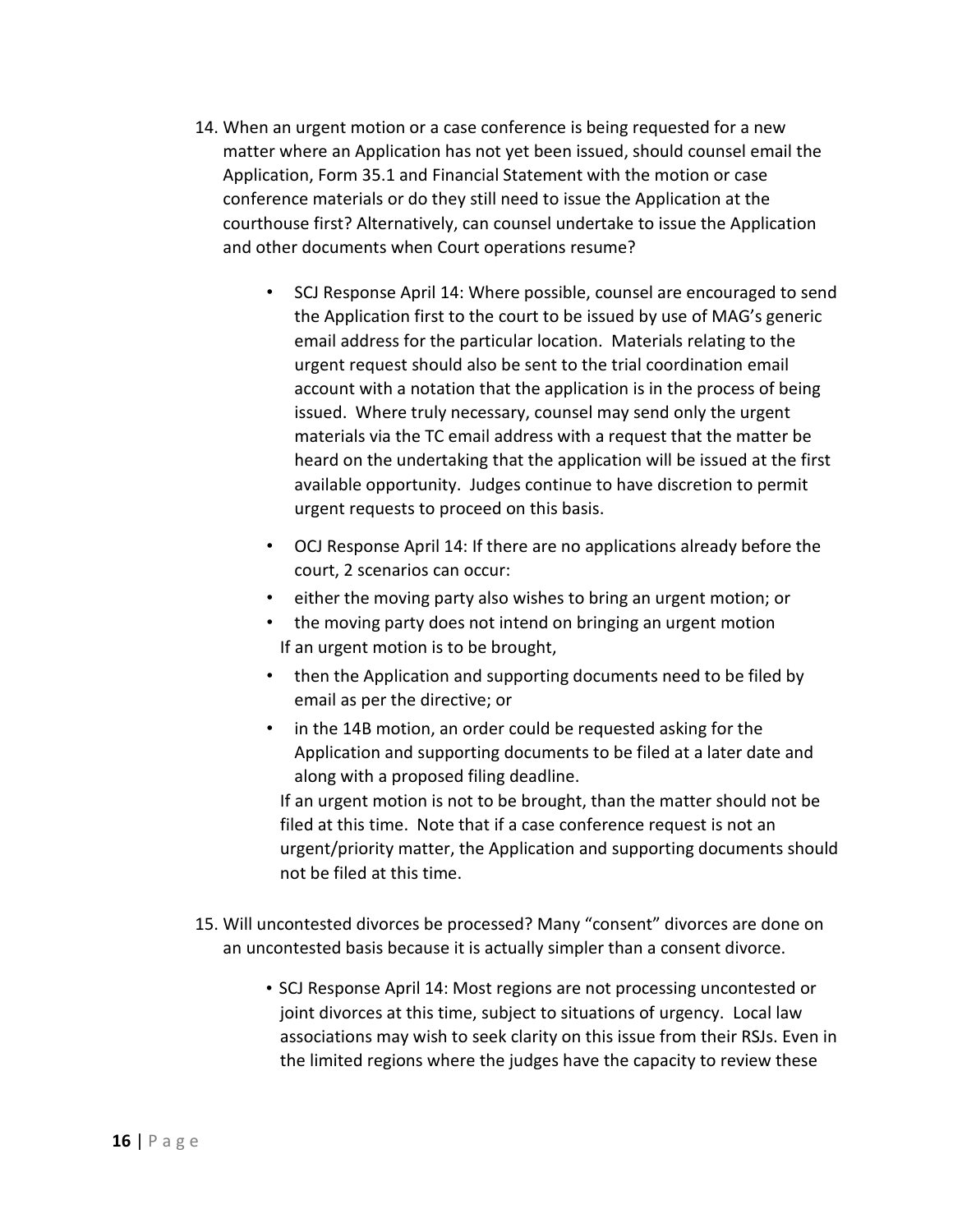requests during the period of suspended normal activity, it is unclear to what extent MAG and the Federal government can ensure that all necessary steps are completed before these applications can be reviewed by the court.

- 16. For Central West specifically, the new practice direction requires parties to submit a 2 page letter requesting that an urgent matter be heard. For new matters, should the Application and Form 35.1 be sent with the 2 page letter, or should counsel simply indicate in the letter that it is a new matter and await direction from the judge? Additionally, should the letter be served on the other side? If so, does the other side have an opportunity to provide a 2 page letter of their own in response?
	- SCJ Response April 14: For new matters, it is recommended that counsel include a copy of the application with this request and that it be served on the other party, unless relief is being sought on an ex parte basis.
- 17. What does the expansion mean for conferences that were scheduled before the shutdown and have not yet been adjourned to a new date? If the parties consent, will the court proceed with the conference (including a Trial Management Conference) by phone/video? What is the process for rescheduling case conferences (as opposed to scheduling new ones as outlined in the practice directions)?
	- SCJ Response April 14: All conferences in family matters (not necessarily child protection matters) that are scheduled before June 2nd have been automatically rescheduled and will not proceed during this period without a new request to the court that fits within the expanded scope of activities. Counsel should follow directions from each region regarding how those events will be rescheduled after regular operations resume. No direction has been provided yet for matters that have been scheduled from June 2nd onwards, although it is likely that at least some of the events that have been scheduled for early June will need to be rescheduled to facilitate rescheduling courts.
- 18. Does the OCJ anticipate taking additional matters, and if, is there an anticipated timing?
	- OCJ Response April 14: The OCJ continues to monitor and assess its current COVID 19 directives and strives to ensure timely communication with the Bar.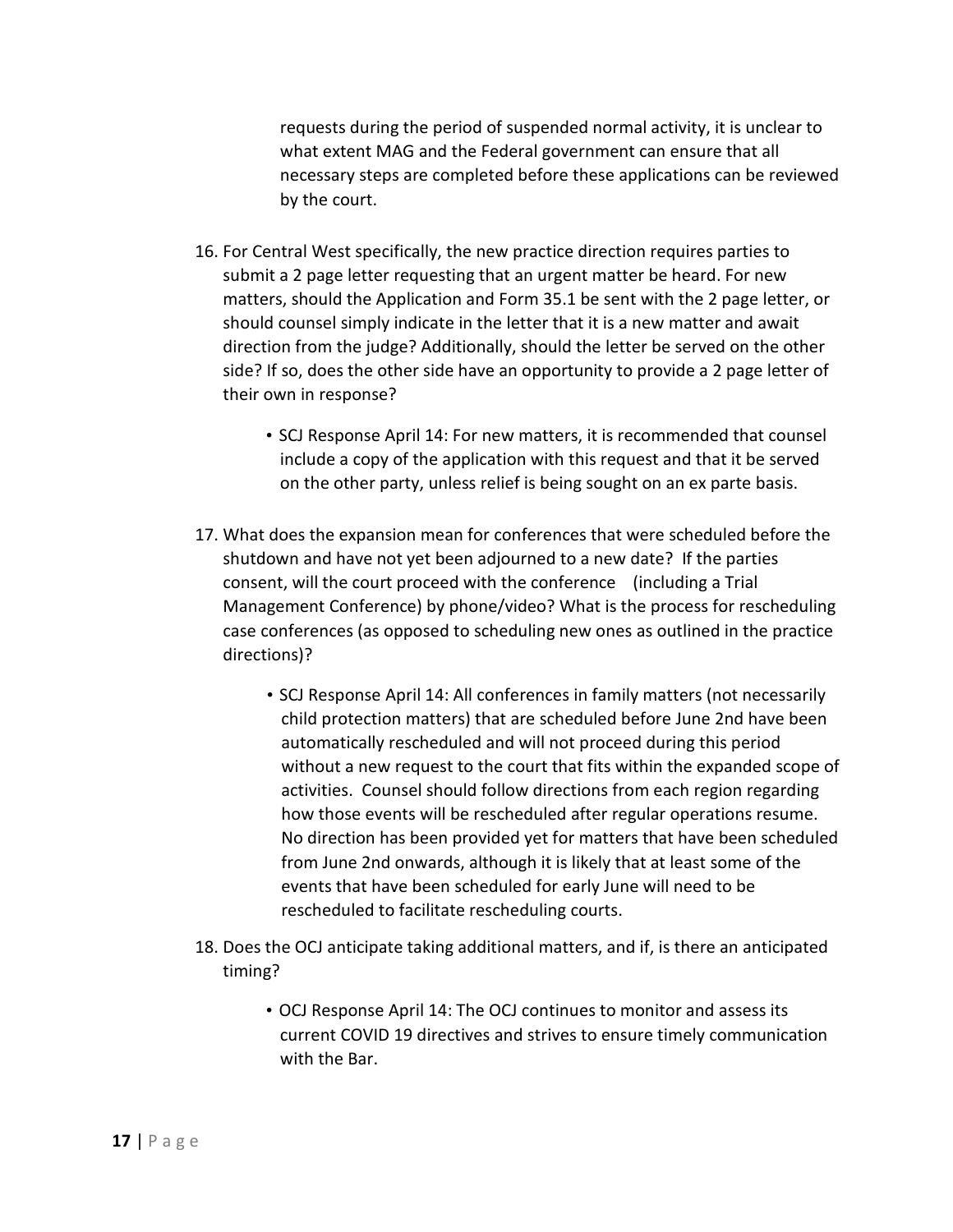- 19. With courts closed what is the process for obtaining a copy of a continuing record?
	- OCJ Response April 15: At this time and due to the limited number of onsite staff, the continuing record is not available to be copied.
- 20. Lawyers in Stormont, Dundas, Glengarry are told not to file by ONe-Key and are being told to file via email due, in part, to a 5-day delay in ONe-Key. Is there a way to improve the portal to allow for e-filing?
	- SCJ Response: The Ministry of the Attorney General has responsibility for the online filing portal. This concern should be directed to them.
- 21. As a Notice of Application (Form 14E), is not one of the documents listed under the Rules which can currently be issued through CaseLines, how are Estate Lists currently issuing Notices of Applications? And would the issuance request be made via email to [Toronto.commerciallist@jus.gov.on.ca?](mailto:Toronto.commerciallist@jus.gov.on.ca)
	- SCJ Response Sept 23: The Ministry of the Attorney General is responsible for issuing court documents. This concern should be directed to them.

## Trusts & Estates Law

- 1. Are file applications such as an Application for Certificate of Appointment and "in chamber motions" still being processed? Have judges/clerks been set up to do any of this work remotely? should clients be advised that they will have to be put on hold until at least June?
	- SCJ Response March 22: Possibly. Some regions are seeking to deal with in-writing motions/applications. At this time, the SCJ provincial policy is to only deal with "urgent" matters as set out in paras 3 and 4 of the Notice to the Profession (civil and family) dated March 15,2020. An issue is the capacity to submit "in-writing" motion material via email given limited email size capacity (10MB). The SCJ recognizes that this is an area where the court may be able to quickly expand the level of service it currently provides. We are seeking secure ways of transmission via tools like DropBox.
- 2. Status of Certificates of Appointment of Estate Trustees. How are estates processed and to file applications – would like a regional breakdown of preferred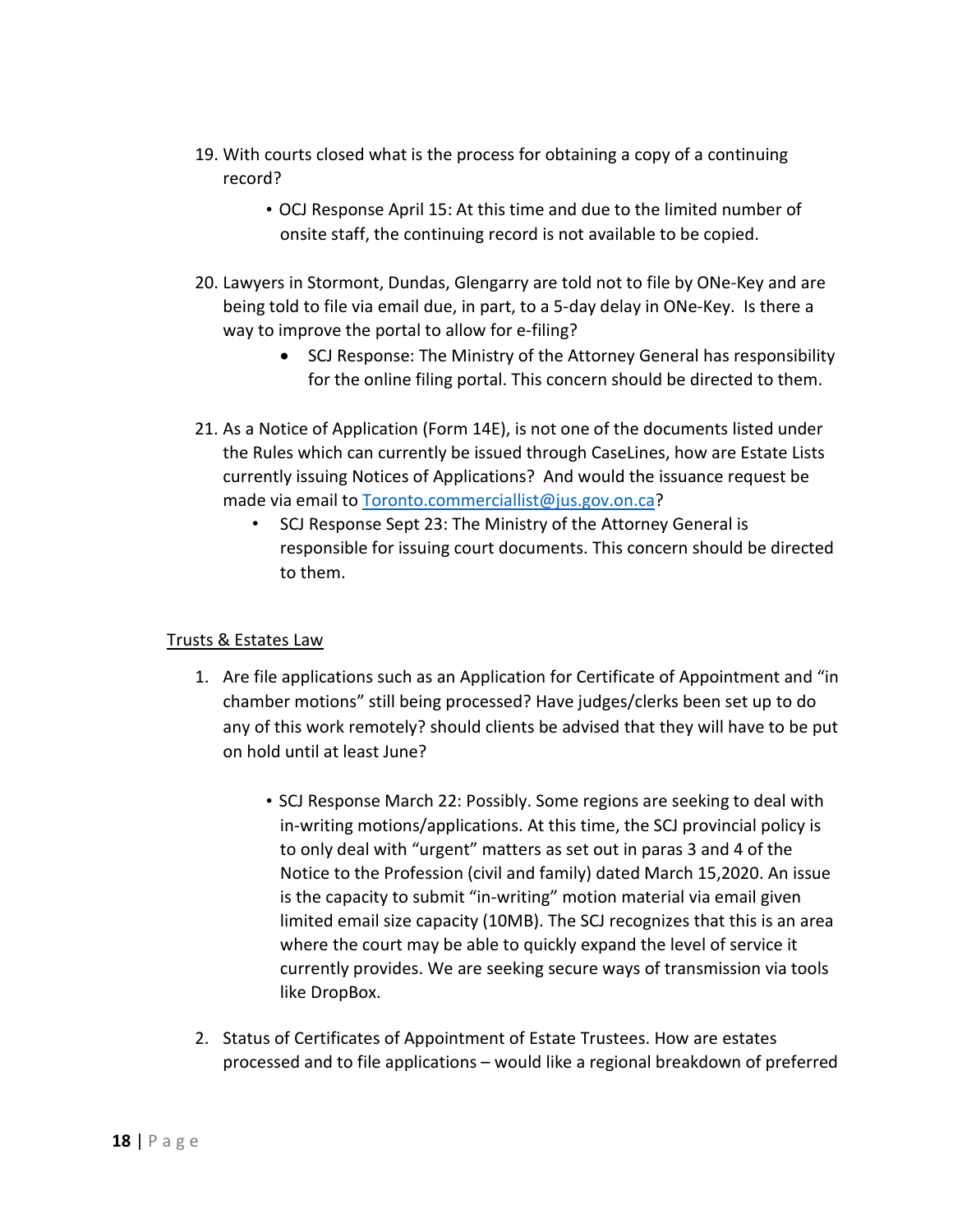processes. Issue: Wants the court system to give high priority to probate applications. Suggestion: Applications for appointment of estate trustee(s) with or without a will should be elevated to the same category of importance as, or just below, public health issues, child custody issues, on the grounds that certificates of appointment of estate trustees (issued probate in popular language) are the keys to unlocking frozen estate assets so that the estate trustee(s) can pay obligations and provide funds to needy spouses, children and other beneficiaries of the particular estate.

- SCJ Response March 22: These matters must be considered urgent, as set out in paras 3 and 4 of the Notice to the Profession (civil and family) dated March 15, 2020.
- 3. What are the best practices for a client who is self-isolating or in quarantine and wishes to sign a will and powers of attorney?
	- SCJ Response March 30: Office of the Chief Justice Response: Please see the Law Society of Ontario's COVID-19 practice management FAQs which directs lawyers to consider Ian Hull's perspective as set out in his blog post Execution of Wills during COVID-19.
- 4. In the case of needed wills, is a holograph will an option? Would a written statement that acknowledging restrictions due to COVID 19 by the individual without being witnessed be deemed acceptable?
	- SCJ Response March 30: Office of the Chief Justice: Holograph wills are valid in Ontario provided they meet the requirements set out in the Succession Law Reform Act. Lawyers may wish to consider Ian Hull's perspective as set out in his blog post: https://hullandhull.com/tag/holograph-wills/
- 5. Can lawyers file documents electronically in estates court? Could e-filing also be used for matters on consent, such as a supplemental record for unopposed judgment in a passing of accounts?
	- SCJ Response March 30: Office of the Chief Justice Response: At this time, only requests for urgent hearings may be emailed to the court and, if judicially approved to proceed, hearing materials may also be emailed. The Ministry is working toward providing additional court staff with remote access. When they are ready, consideration will be given to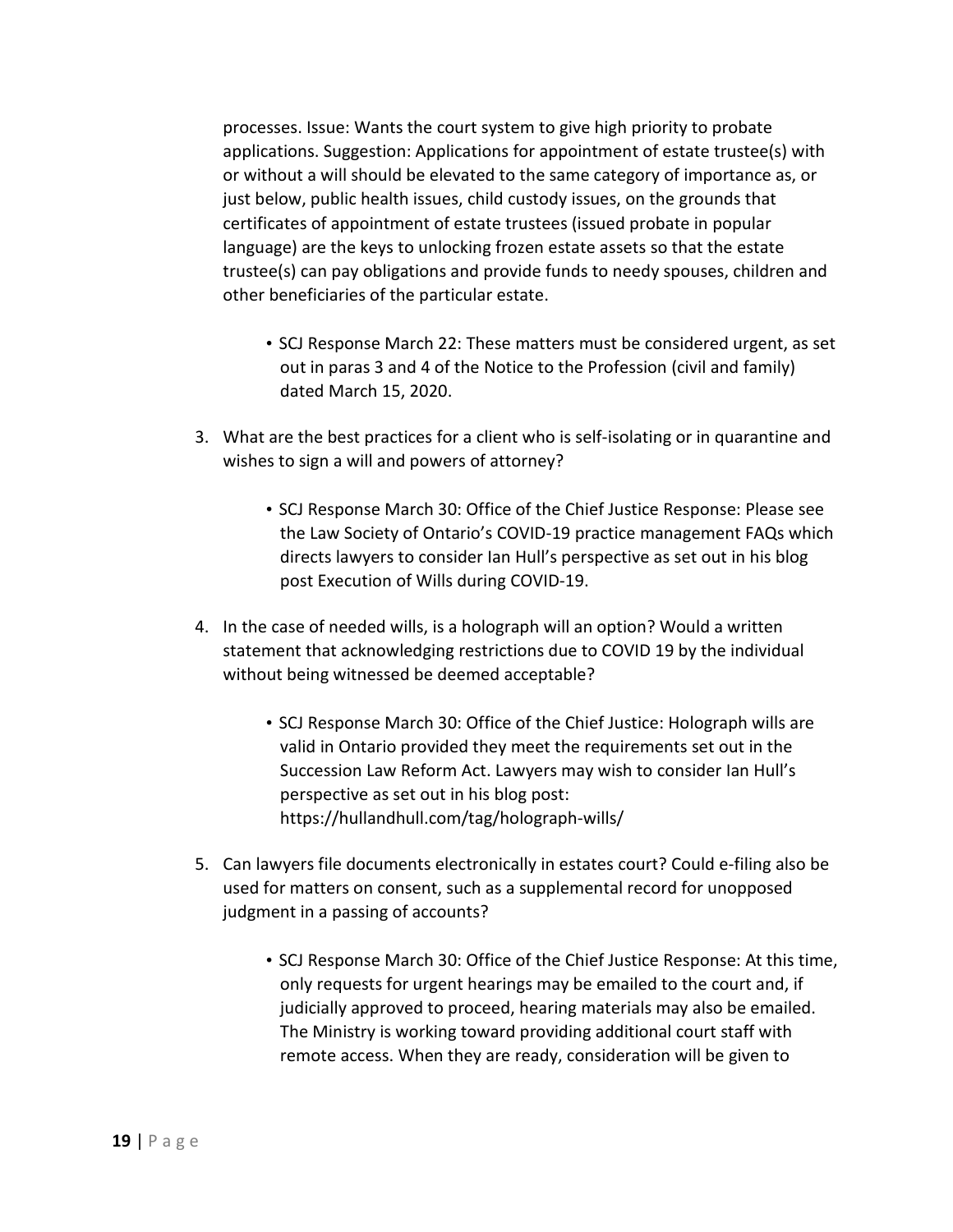expanding the types of documents that can be emailed to the court for processing.

6. Does the direction to file documents electronically to the specific email address indicated the region's Notice to the Profession (April 2) apply to a copy of a will, for filing a Probate Application that are urgent in nature (pending real estate transactions, financial hardship etc.)? We had previously been told at the Courthouse that we should send the will by regular mail, which we are not prepared to do. The Central-East Notice to the Profession has instructions on urgent estates matters that do not appear in some other regional notices. Is this the process (e.g. using a drop box) that should be adopted in those other regions too?

• SCJ Response May 6: The SCJ and the Ministry of the Attorney General hope to introduce a document sharing platform (like DropBox) imminently, that will allow for more documents to be received by the Court, and which should significantly increase the capacity of the SCJ to hear more matters.

- 7. The materials usually accepted by the Toronto Estate Court (pre-COVID) on an unopposed passing is not being accepted post-COVID. How is an unopposed passing of accounts to proceed in Toronto?
	- SCJ Response June 11: The Toronto Estates Lists judges are hearing select applications and motions, including matters that are proceeding in writing on the consent of all parties, pursuant to the Toronto SCJ Notice to the Profession. The Toronto Estates Office adopted temporary procedures relating to applications to pass accounts that are proceeding on consent or unopposed. The process can be summarized as follows:
		- o Where a deadline for filing a Notice of Objection or another document in an audit application was required by the RCP to be filed prior to March 16, 2020, the application can proceed to a judge in-writing on an uncontested basis.
		- o Where a deadline for filing a Notice of Objection or another document in an audit application was required by the RCP to be filed on or after March 16, 2020, an amended notice of application to pass accounts may be filed containing a hearing date change to "a date to be set by the registrar". A Registrar will issue the amended application and the materials required by the rules may be filed to have the application heard by a judge in-writing.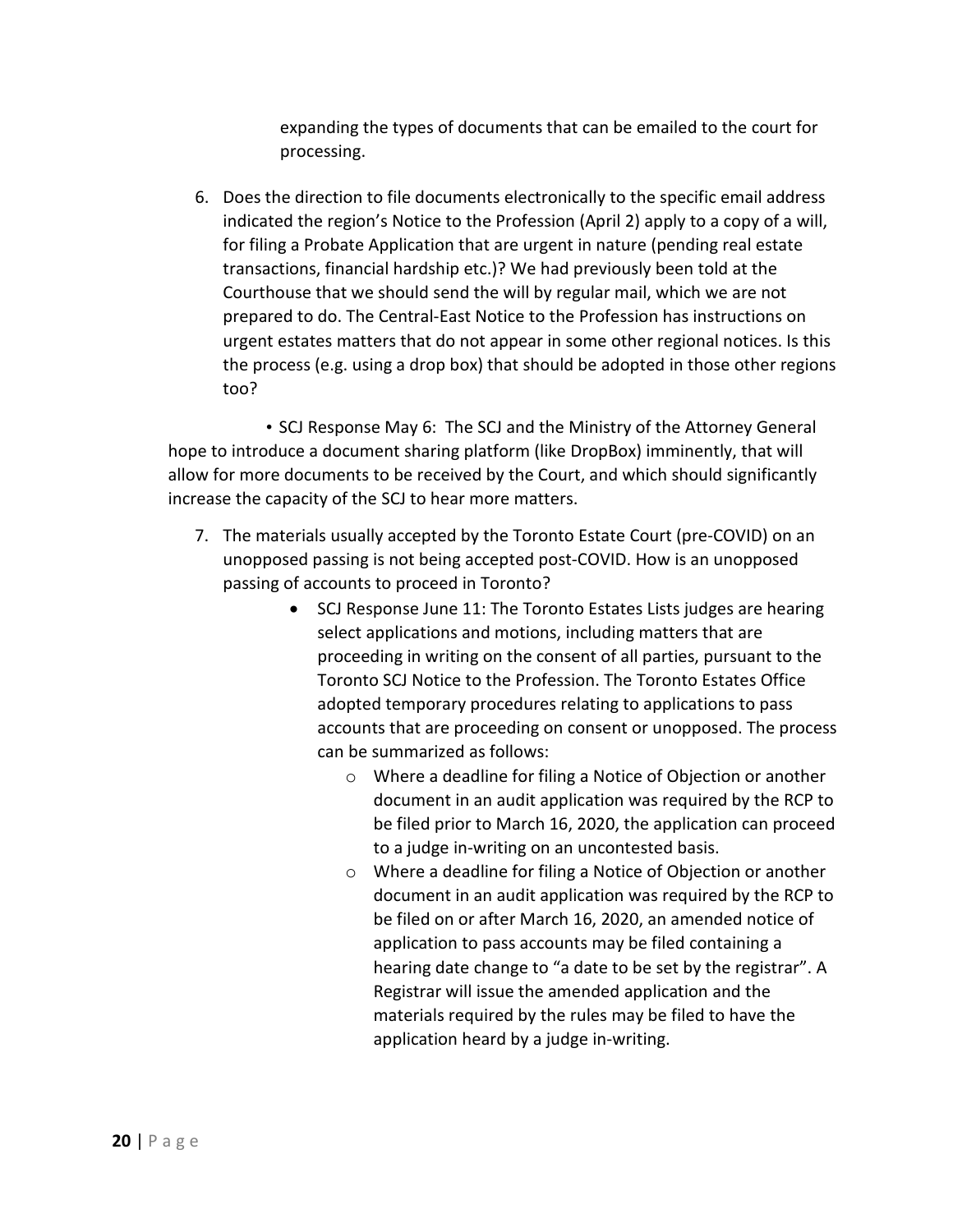#### **Bankruptcy**

- 1. How would a lawyer go about getting a discharge hearing before Master Jean in the bankruptcy court?
	- SCJ Response March 30: Office of the Chief Justice response: We understand that as of March 26, court offices are remaining open for filing of urgent matters only until filings can be handled remotely (by emailing them to a generic email address to be created by the Ministry).

At that time, consideration will be given to expanding the types of matter that may be heard remotely by teleconference or in writing. If a strong case can be made that the hearing is required urgently, a request may be filed with the court.

#### POA

- 1. Can you advise whether e-mail service applies to POA matters, specifically, service on a Ministry of Transportation prosecutor with respect to notice under s. 35 of the Evidence Act?
	- SCJ Response May 28: The Court cannot advise what methods of communication a party to a proceeding will accept. The individual should ask MTO's prosecutorial services.
	- MAG Response: The email service as indicated in the Ministry's Notice to Stakeholders re: Service on the Crown and Related Entities, dated March 24, 2020, applies to POA matters, including service on a Ministry of Transportation prosecutor with respect to notice under s. 35 of the Evidence Act.

#### **COURT ISSUES - REGION SPECIFIC**

#### Thunder Bay Courthouse

1. Problem: Has a document box for all lawyers to pick up newly issued court orders and documents. Not Secure! Suggested solution: email the law office to advise court docs ready for pickup so lawyers' staff know when the court doc has been issued and is ready for pickup. Better still, scan and email the court order to the law office.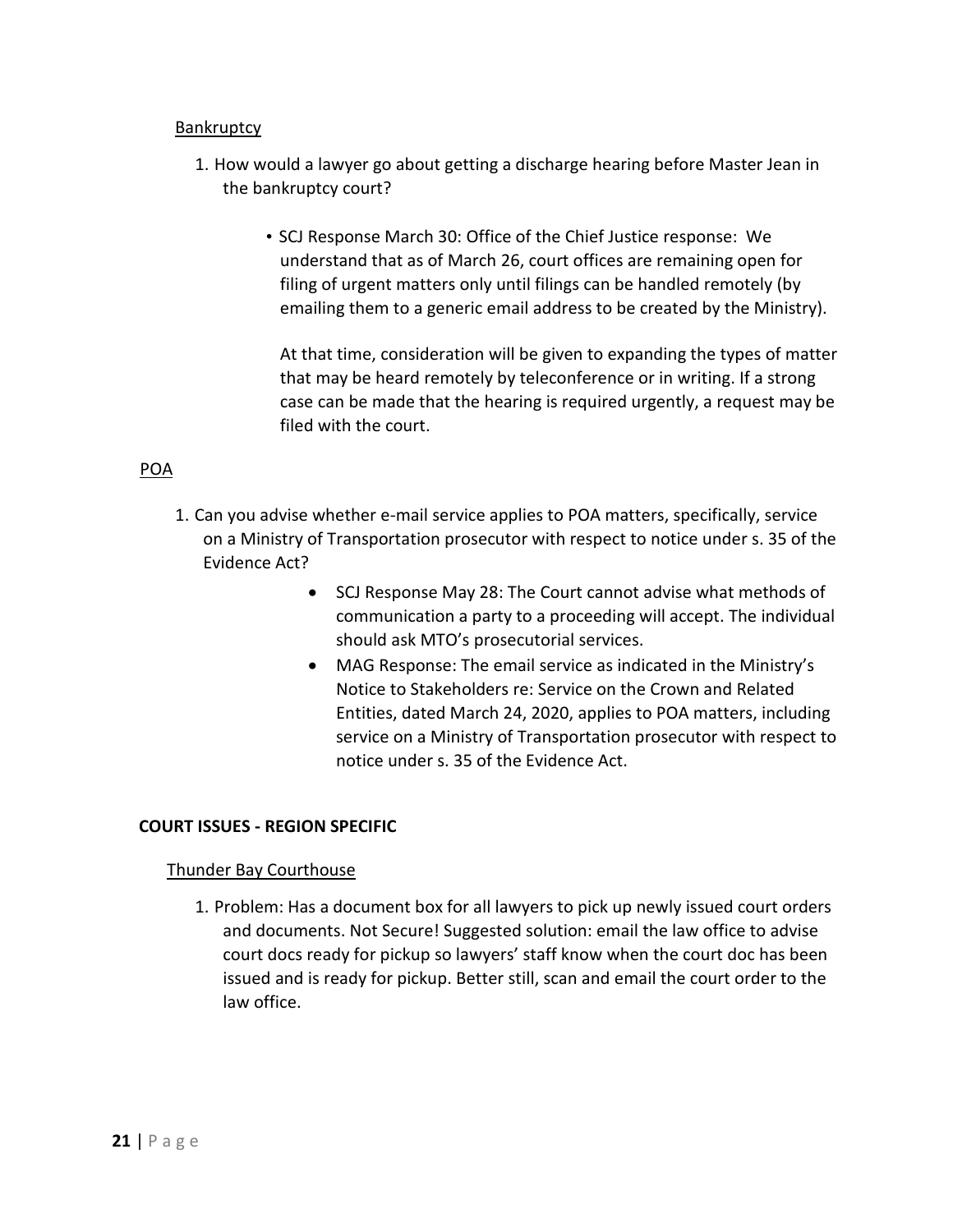• SCJ Response March 22: This is a responsibility of the Ministry of the Attorney General. The Court will pursue this with MAG, including the option of emailing the scanned order to the parties

#### Niagara

- 1. Regarding a "NOTICE TO THE PROFESSION IN CENTRAL SOUTH REGION REGARDING FAMILY AND CHILD PROTECTION MATTERS" dated March 18<sup>th</sup>. In Niagara, matters are adjourned to the same June dates and times. How are counsel expected to be impossible for counsel to be at two places at once?
	- SCJ Response March 22: This has been brought to the attention of the Regional Senior Justice. Solutions are being explored, including staggering hearing dates between the two sites and virtual hearings. More information will be communicated to the local bar in the coming weeks.

#### Ottawa

- 1. In Ottawa, it is unclear if we should continue filing per the original deadlines for conferences and motions (especially those coming up in April) or if there is a procedure to adjourn. The only correspondence I received recently from the trial coordinator was that they were not scheduling any new dates (after requesting an adjournment of a conference late last week). Also would like to know if we should continue reaching out to case management judges re: case managed matters or not.
	- SCJ Response March 22: The Notice to Profession indicates that all currently scheduled matters are adjourned, until further notice. It also indicates that the Court expects to grant extensions where parties are unable to file documents. Will enquire re continuing to reach out to case management judges.

#### Newmarket and Barrie

- 1. Lawyers have expressed that their materials have been rejected from this court. Is it worth sending someone to file an Application or would that be rejected at this time?
	- SCJ Response March 30: Office of the Chief Justice response: See the response to 10 above. [The COVID-19 landscape is changing rapidly. We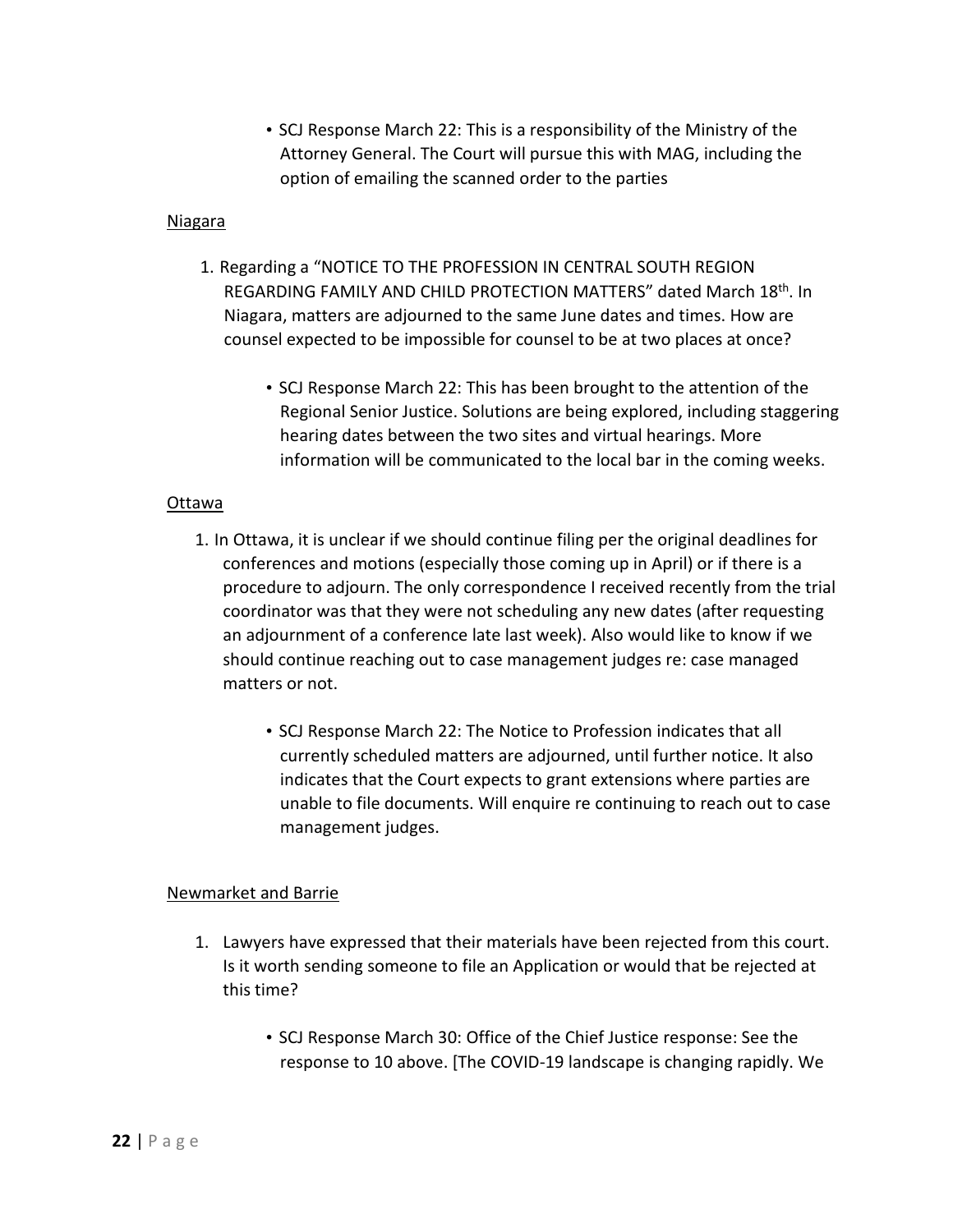understand that as of March 26, court offices are remaining open for filing of urgent matters only until filings can be handled remotely (by emailing them to a generic email address to be created by the Ministry). For the health and safety of court staff, process servers, and the public, it is recommended that non-urgent matters should not be filed at this time. See the Emergency Management and Civil Protection Act, R.S.O. 1990, c. E.9 for the impacts on limitation periods.

https://www.ontario.ca/laws/statute/90e09. Note that this Act does not impact time limits established by court order. The notice from Chief Justice Morawetz indicates that we expect the Court to grant extensions of time when court resumes normal operations. If parties can comply with orders of the court without putting anyone's health and safety at risk then efforts should be made to do so. If this is not possible, parties should be prepared to explain why when court operations resume.]

- 2. Does court staff have any estimation of the timeline for issuing Certificates of Appointment in Newmarket?
	- SCJ Response March 30: Office of the Chief Justice response: Not at this time. Also see the response to 10 above.
- 3. Are the courts in Barrie and Newmarket accepting over-the-counter motions for consent Judgments or Orders?
	- SCJ Response March 30: Office of the Chief Justice response: See the response to 10 above.
- 4. Are the same courts accepting over-the counter motions for orders to a Master (Newmarket) or a Judge (Barrie) for substituted service that involve extensions of the time to serve a pleading? The 6 months to serve a statement of claim is a rule, and is not automatically extended by Sunday's Regulation suspending statutory limitation periods.
	- SCJ Response March 30: Office of the Chief Justice response: An order was made under the Emergency Management and Civil Protection Act, which suspends, as of March 16, 2020, all court rule and legislative timelines requiring a step to be taken in a civil matter. See O.Reg 73/20 at https://www.ontario.ca/laws/regulation/200073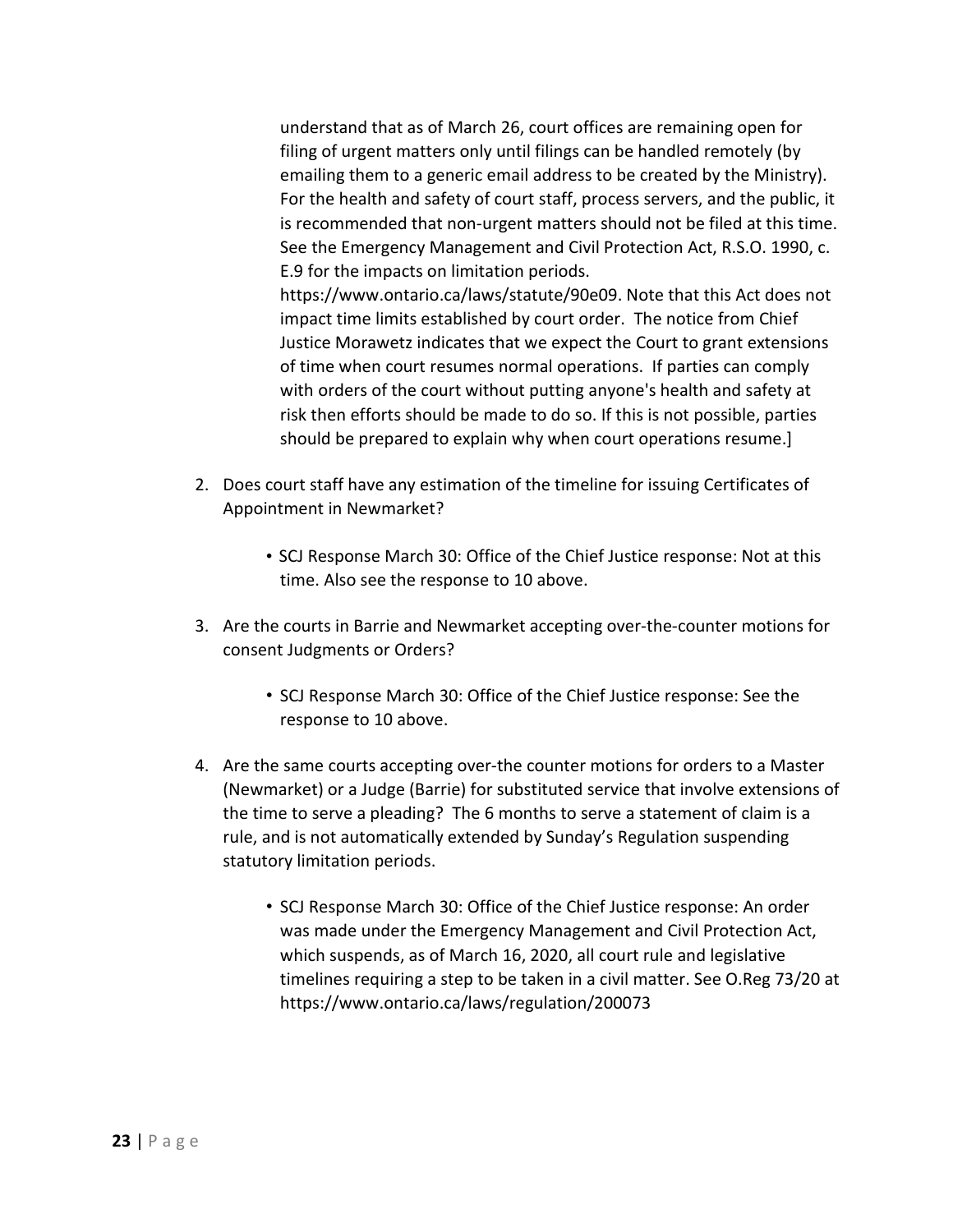- 5. Will these two courts accept hard copy motion records for 1 and 2, or only electronic copies, and if the later, what happens if the material will exceed the 20 MG limit?
	- SCJ Response March 30: Office of the Chief Justice response: We understand that as of March 26, court offices are remaining open for filing of urgent matters only until filings can be handled remotely (by emailing them to a generic email address to be created by the Ministry). The Ministry is currently investigating issues related to file size.
- 6. If only electronic copies are required, will hard copies still have to be filed, and when?
	- SCJ Response March 30: Office of the Chief Justice response: This issue has not yet been addressed. Parties must retain originals until direction is provided.

#### Toronto

- 1. Are Courts requiring Confirmations for what are scheduled (but not proceeding) court dates to be served/filed, and if not doing so may avoid the Court being unnecessarily inundated, or if the Rules as they require Confirmations would continue to apply?
	- SCJ Response March 30: Office of the Chief Justice response: An order was made under the Emergency Management and Civil Protection

Act, which suspends, as of March 16, 2020, all court rule and legislative timelines requiring a step to be taken in a civil matter. See O.Reg 73/20 at https://www.ontario.ca/laws/regulation/200073. As a result, Confirmations for matters that have been adjourned to a new date are not required to be filed at this time.

#### Brampton

1. Apparently, Brampton judges are not dealing with non-emergency matters even in writing. Question: Is that a set policy? Is that province-wide? Possible Solution: Specifically, could a form 14-B motions (which are for procedural, uncomplicated and unopposed matters) be used during this period of closure. Follow up Question: Why can they not be doing more complicated stuff through facta exchange and telephone hearings if counsel agree?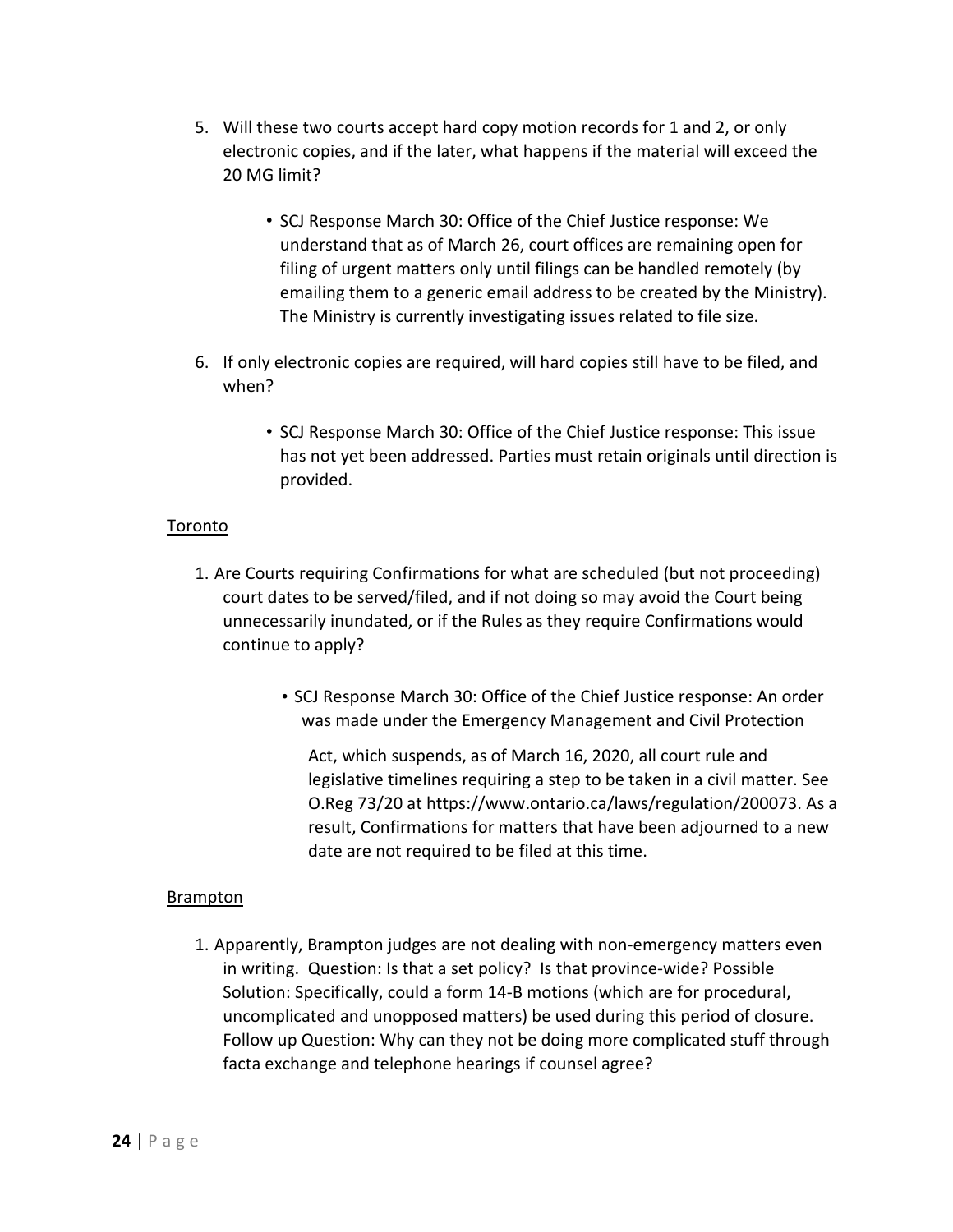• SCJ Response March 30: Office of the Chief Justice response: At this time. the Court is focused on ensuring that teleconference lines and internet bandwidth are available for all urgent matters. When a decision is made to allow non-urgent matters to proceed, the legal community will be advised.

#### Kitchener/Stratford

- 1. It appears that the registrar's offices at the courthouses are still open and should be issuing Applications, Motions to Change, accepting the filing of pleadings, and issuing Orders that have already been made. However, the Kitchener and Stratford courthouses are advising process servers that they will not "deal" with anything that is not urgent. Solution: Allow for lawyers to have their pleadings issued so that they can schedule court dates once the courts are operating as normal again, instead of having to wait three (3) months or more to even start the process. Further – the Courts should be able to have pleadings issued by sending them electronically to the courthouse, which would alleviate the concerns of the courthouse staff.
	- SCJ Response March 30: Office of the Chief Justice response: See the response to 10 above. Certain pleadings can be issued using the Superior Court's Civil eFiling Service

#### Durham

- 1. All child welfare matters in Durham have been adjourned to June 1, 2020. Can the court provide some clarification on the following:
- Is counsel expected to attend court on that day?
- Are clients expected to attend?
- Will the court expect an update on that day?
- Is the matter simply being adjourned to another court date for a specific event, such as a settlement conference etc?
- SCJ Response May 6: Chief Justice Morawetz will shortly issue an order that will deal with this issue. It will be supplemented by regional Notices to the Profession which will identify how child protection list events (often referred to as "to be spoken to") are to be scheduled when the Court resumes operations.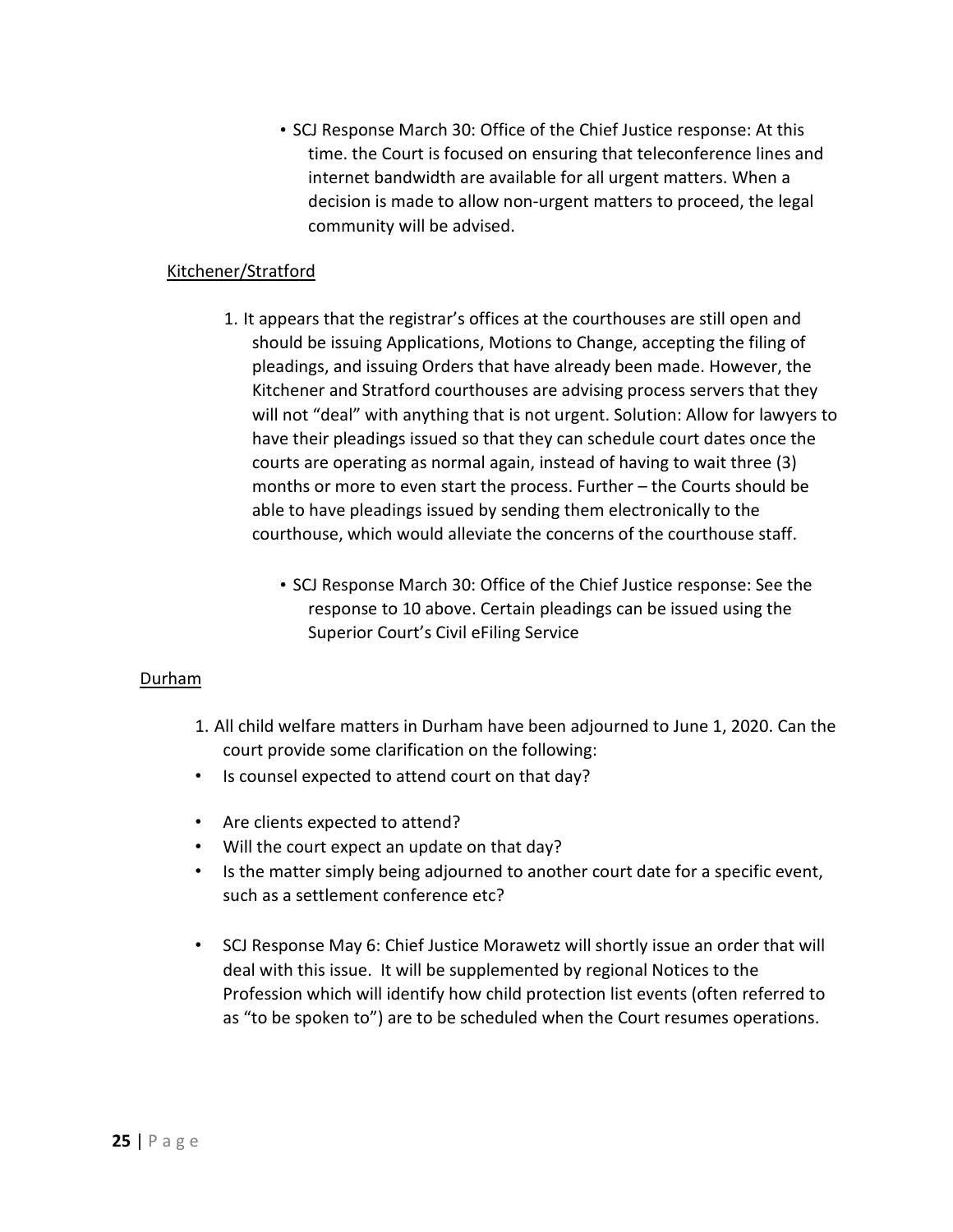#### Leeds-Greville

- 1. Leeds-Grenville is still conducting all matters via phone conference. Is there a reason why Video conferencing is not being used yet?
	- SCJ Response: The SCJ in Leeds-Grenville has been conducting matters by videoconference when appropriate, as determined by the presiding judge.

#### **MAG ISSUES**

#### General Litigation

- 1. Since the courts are not dealing with non-urgent matters at present, will the Ministry suspend the issuance of administrative dismissal notices and dismissal orders?
	- MAG Response March 27: MAG has issued a direction to suspend the issuance of administrative dismissal notices and dismissal orders for: • SCJ Civil proceedings
	- Small Claims Court matters
	- OCJ family court proceedings
	- SCJ family court proceedings

The suspension applies to all courts across all regions.

- 2. Can MAG permit the issuance and filing of writs during this period of court closures?
	- MAG Response May 21: During the Superior Court of Justice (SCJ) suspension of normal court operations pursuant to SCJ notices, writs of seizure and sale may be issued at SCJ civil counters. While people are being discouraged from attending the courthouse where not urgent, court counter services with the exception of Small Claims court remain open on a reduced schedule. Staff continue to accept court filings in accordance with the applicable rules and interim procedures. Parties may also mail in requisition documents to the registrar to have heir writs issued without having to attend at the courthouse. Alternatively, parties through their counsel may be able to issue and file writs of executions in

the Ontario Writs System (through Teranet) remotely pursuant to rules 60.07(1.1) and 60.20 of the Rules of Civil Procedure.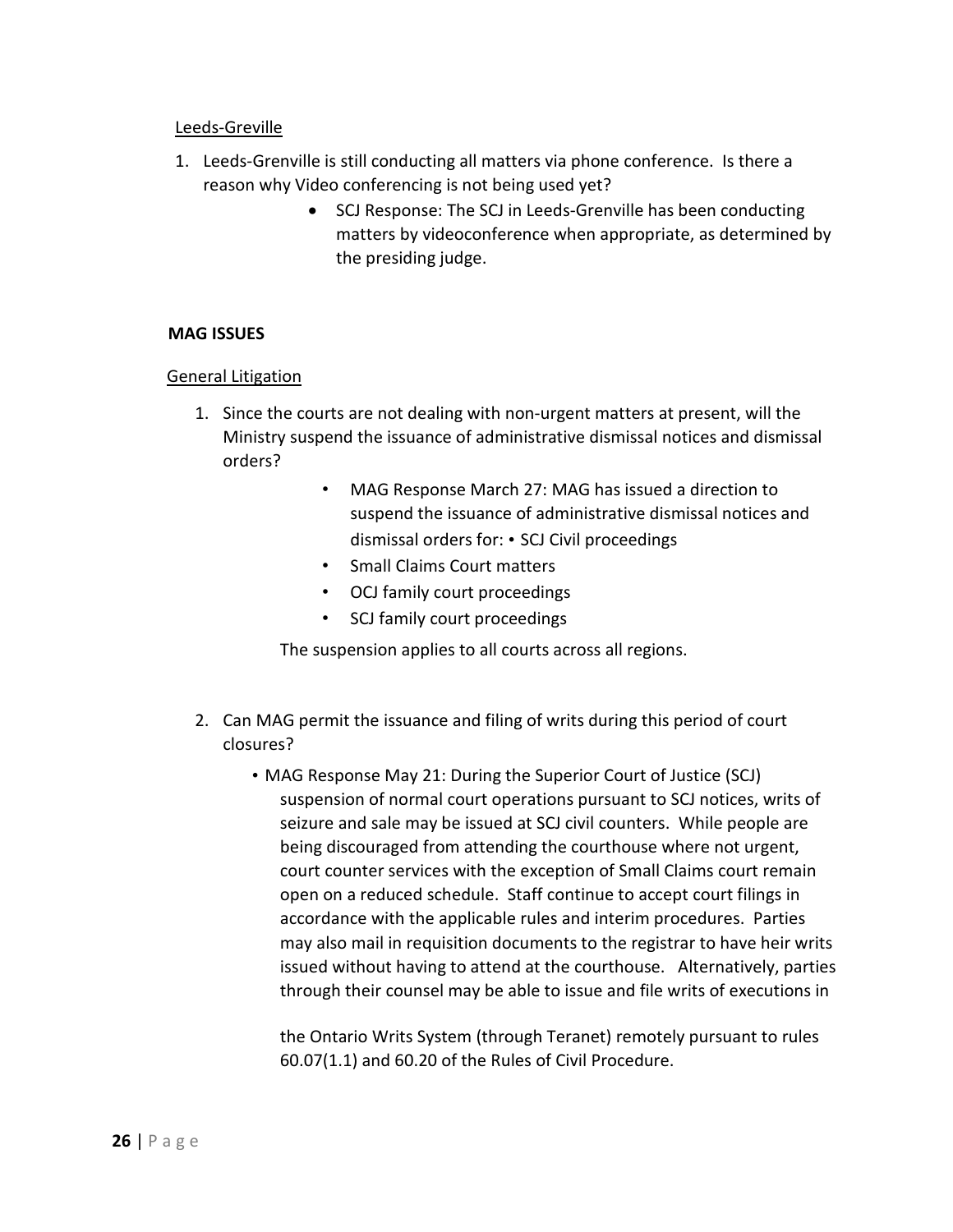- 3. Can the courthouses consider completing mandatory temperature checks for all individuals entering courthouses as one mechanism for preventing the spread of COVID-19?
	- MAG Response: MAG considered temperature checks and the medical advice from Dr Murti was that it wasn't reliable for a number of reasons, including that waiting in line and heat can raise temperament, it wouldn't capture a-symptomatic individuals and Tylenol can suppress temperatures. Based on medical advice MAG decided not to include it as an element of the screening protocols.
- 4. Can an OIC suspend and replace section 9 of the Commissioners for Taking Affidavits Act in keeping with the LSO's interpretation that the provision "every oath and declaration shall be taken by the deponent in the presence of the commissioner or notary public" does not require a lawyer to be in the physical presence of the client.
	- MAG Response Sept 15: Amendments to the Commissioners for taking Affidavits Act (COTA) were included in Bill 190, COVID-19 Response and Reforms to Modernize Ontario Act, 2020. Bill 190 was passed on May 12, 2020. Section 9 of the COTA, which was proclaimed on August 1, 2020, provides that every oath and declaration must be taken in the physical presence of the commissioner unless a regulation is made that permits the taking of an oath or declaration without being in the physical presence of the commissioner. A regulation enabling remote commissioning came into force on August 1, 2020.
- 5. Can MAG work to mandate that financial institutions are required to accept discharge funds for secured payouts on sales or refinances via wire transfer, if the originating solicitor is able to do so?
	- MAG Response Sept 15: Suggest first approach be to the Financial Services Policy Division at MOF for a conversation about FSRA's authority. The appropriate contact would be David Wai (ADM)
- 6. Can there be a way for lawyers file documents electronically in Estates Court?
	- MAG Response Sept 15: On August 5, 2020 the Ministry released a new platform to electronically submit documents to the Superior Court of Justice in civil court actions and applications. The new Civil Submissions Online system enables the electronic submission of 39 types of estates court documents, including documents for applications to pass accounts, applications or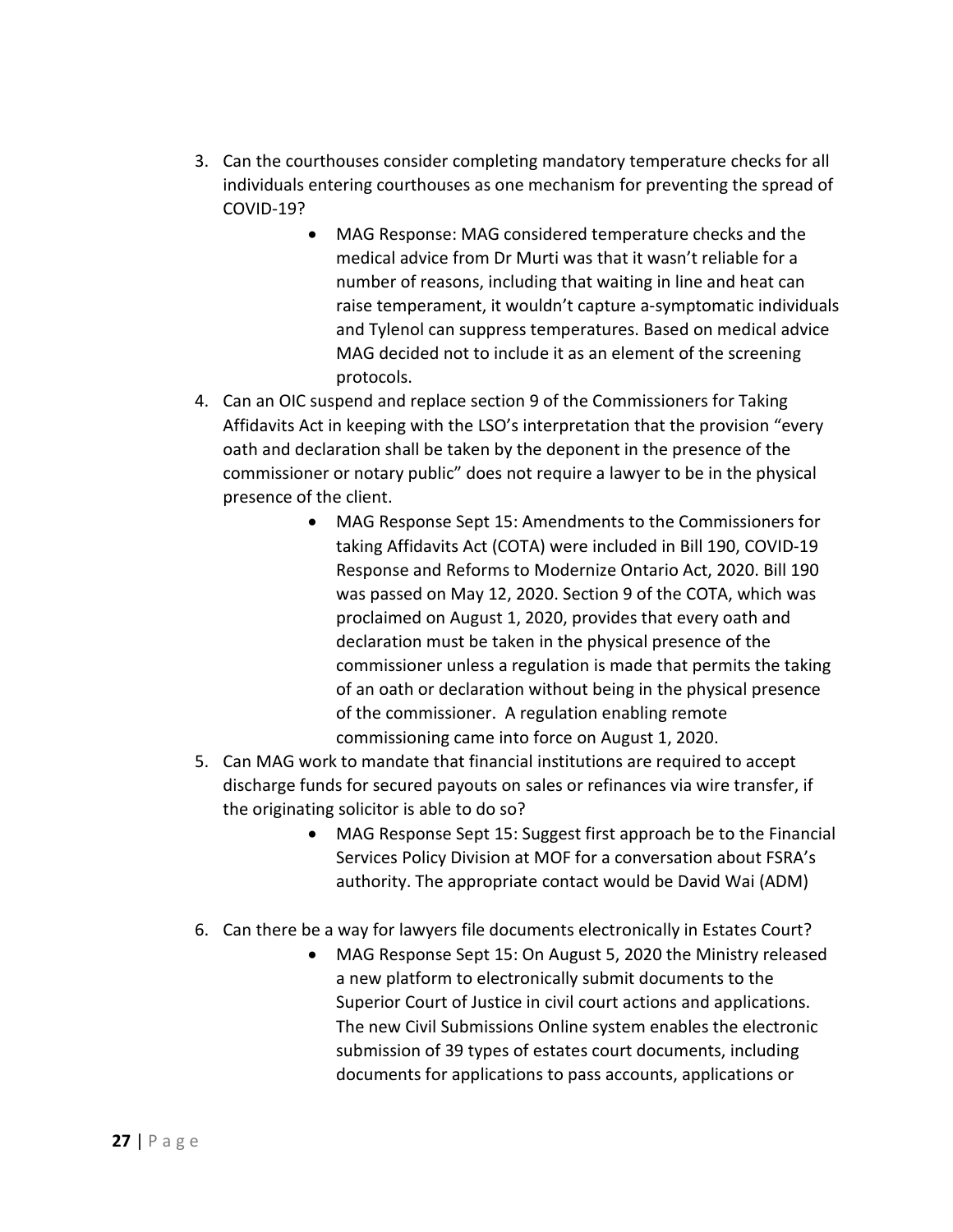motions for directions, orders for assistance, claims against an estate, submission of rights to the court and estates mediation. The Ministry is diligently working on potential methods to enable the electronic filing of documents in applications for certificate of appointment of estate trustee.

- 7. Can e-filing be expanded for matters on consent, such as a supplemental record for unopposed judgment in a passing of accounts?
	- MAG Response Sept 15: As of August 5, 2020, lawyers and parties are able to electronically submit documents for applications to pass accounts through Civil Submissions Online. Documents for consent matters are also eligible for submission through Civil Submissions Online.
- 8. Can e-filing be expanded for to permit additional documents, such as Notice of Application, Notice of Appearance, family law forms.
	- MAG Response Sept 15: The Civil Submissions Online platform enables the electronic filing of over 250 civil court documents for civil applications and actions. The documents can be submitted electronically for applications, motions, pre-trials, trials and conferences. The eligible documents include Notices of Application and Notices of Appearance. A full list of the eligible documents is available through the system: https://www.ontario.ca/page/file-civil-claim-online.
	- On August 5, 2020 the Ministry also released a new platform to submit family court documents online to the Superior Court of Justice or Ontario Court of Justice in any domestic or child protection case. The new Family Submissions Online system enables lawyers and litigants to submit about 150 family court documents, including applications, financial disclosure, motion materials, conference briefs, motions to change, and fee waiver requests. For more information, visit www.ontario.ca/familyclaims.
- 9. Can the Rules be amended at least on a temporary basis to dispense with personal service and acknowledgement / prior consent for e-service?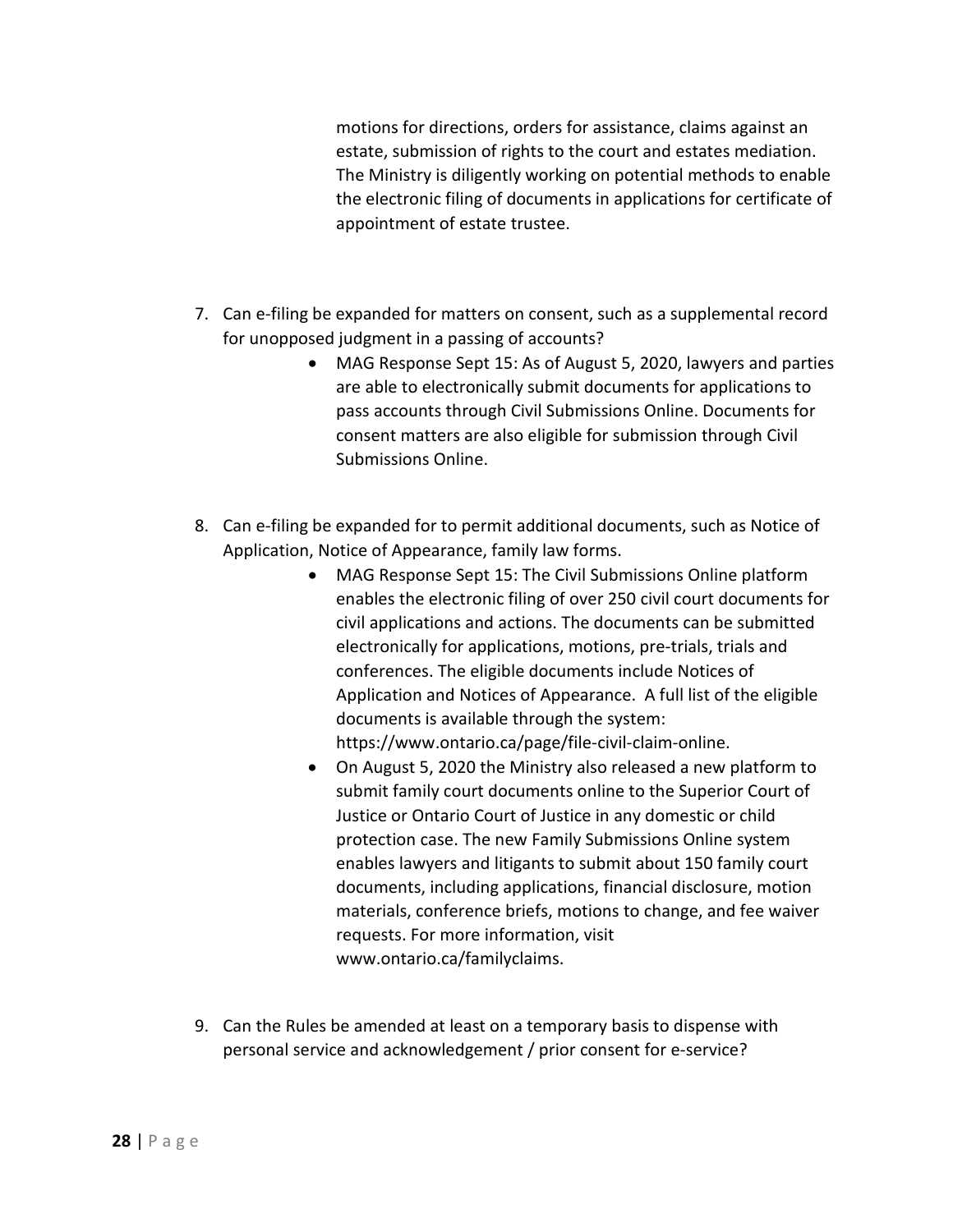• MAG Response Sept 15: A Superior Court of Justice Consolidated Notice to the Profession, Litigants, Accused Persons, Public and the Media dispenses with the requirement for prior consent or a court order for email service effective May 19, 2020. Section D2 provides as follows:

> D. PROCEDURES GOVERNING CIVIL AND FAMILY MATTERS …..

2. Service by Email During the Suspension of Regular Operations

Notwithstanding provisions in the Rules of Civil Procedure and the Family Law Rules and subject to an order of the Court directing otherwise, it is not necessary to obtain consent or a court order to serve a document by e-mail where e-mail service is permitted.

Pursuant to the Courts of Justice Act, the Civil Rules Committee and Family Rules Committee are responsible for making the civil and family court rules, subject to the Attorney General's approval. Proposals to amend the court rules can be made by writing to the Rules Committees.

Effective August 1, 2020, rule 6(2)(e) of the Family Law Rules, regarding regular service, was amended to no longer require another party's consent or a court order before serving documents by email.

- 10. Is there any way the SCJ database could be updated remotely by court staff and accessed by lawyers for litigation searches conducted in the context of pending transactions during the current operations closure?
	- MAG Response Sept 15: On August 17, 2020, the ministry launched an online tool for searching court cases ("search tool"). The search tool provides members of the public with the ability to conduct province-wide searches of Ontario Superior Court of Justice civil court case information. Searches may be conducted by case type (civil or criminal) and either the name of one of the parties or the case number.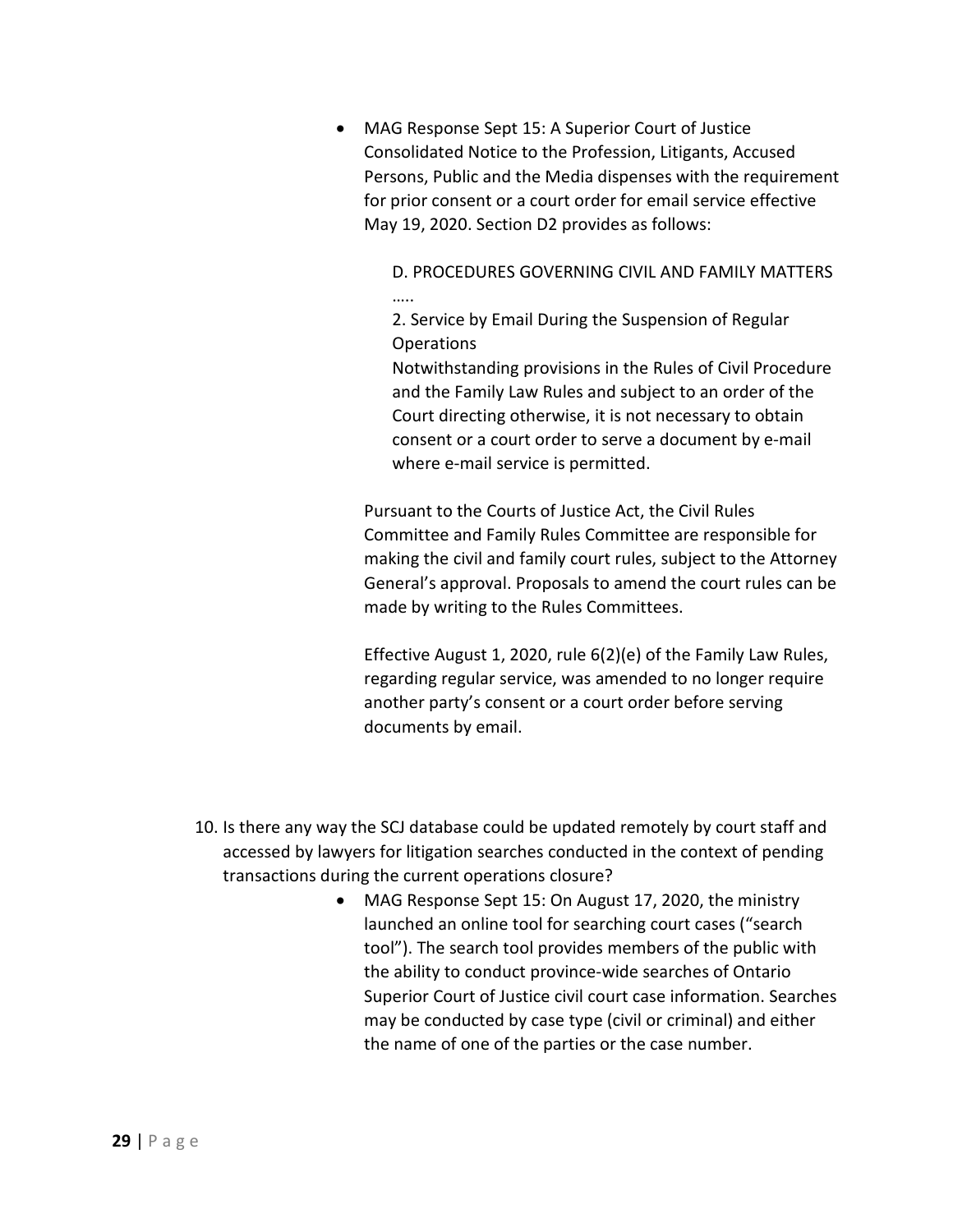The search tool can be used to search for the following information:

- Court case title;
- Name of the lawyer representing the person or company;
- Claim amount;
- Date the case was opened;
- Most recent order type and date;
- Next appearance type and date, if a future appearance has been scheduled; and
- Whether the case is subject to a publication ban.

Please note that the search tool does not provide information about cases that are subject to statutory, common law or court-ordered public access restrictions.

Users are required to set up a ONe-Key account to access the search tool, but there is no associated fee.

For further information, please visit: https://www.ontario.ca/page/search-court-cases-online

- 11. Can Term #2 under the OIC suspending limitations periods and times for procedural steps be amended to provide that the provisions therein shall be suspended for the duration of the emergency, and the suspension shall be retroactive to Monday, March 16, 2020, unless the court, tribunal or other decision-maker responsible for such proceedings orders otherwise?
	- MAG Response Sept 15: The question asks if O. Reg. 73/20 (suspending limitation and procedural time periods), which has been continued under the Reopening Ontario (A Flexible Response to COVID-19) Act, 2020 (ROA) could now be amended to provide that the suspension lasts only for the duration of the emergency unless the court, tribunal or other decision-maker responsible for such proceedings orders otherwise.

The ROA only allows further amendments to orders made under section 7.0.2 of the Emergency Management and Civil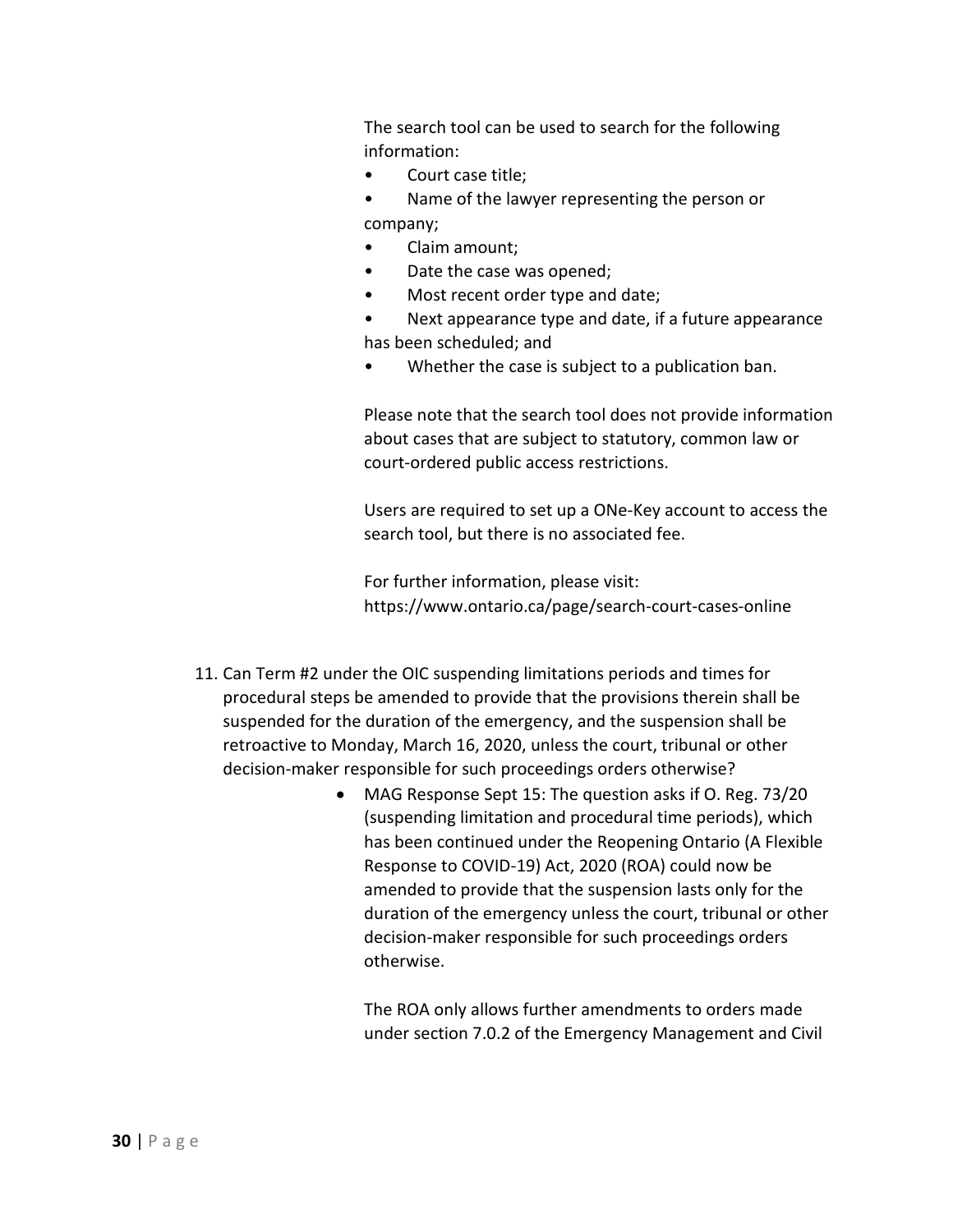Protection Act. As O. Reg. 73/20 was an order made under s. 7.1 of that Act, the order can no longer be amended.

*Backpocket information for MO: In a stakeholder consultation organized by the Attorney General, held on May 29, 2020, there was support that this order continue beyond the emergency. The notes from stakeholder consultation, which have been shared with the MO, indicate that FOLA supported a 90 day extension of the order*

- 12. How will Ontario education going online be facilitated for children in custody?
	- MAG Response Sept 15: N/A, this is an inquiry for the Ministry of Education.
- 13. If a court employee is experiencing flu-like symptoms and stops working, can court users be provided with information about who the individual would have recently come in contact with (without disclosing the individual's identity), in order for those people to take appropriate precautions, including self-isolating etc.?
	- MAG Response Sept 15: The health and safety of all courthouse occupants is of paramount concern for the ministry. In preparing for the resumption of in-person court matters, the ministry has conducted risk assessments and implemented the resulting recommendations. These recommendations include both engineering and administrative controls designed to reduce the risk of anyone becoming infected with COVID-19.

One such control is an active health screening questionnaire that must be completed by all courthouse users including all staff and the judiciary before they enter the building. This will determine if a person in admissible or inadmissible to that court location on that specific day. Staff are also told to stay home if they are sick.

The Ministry Emergency Operations Centre (MEOC) works closely with local Court-based Emergency Management Teams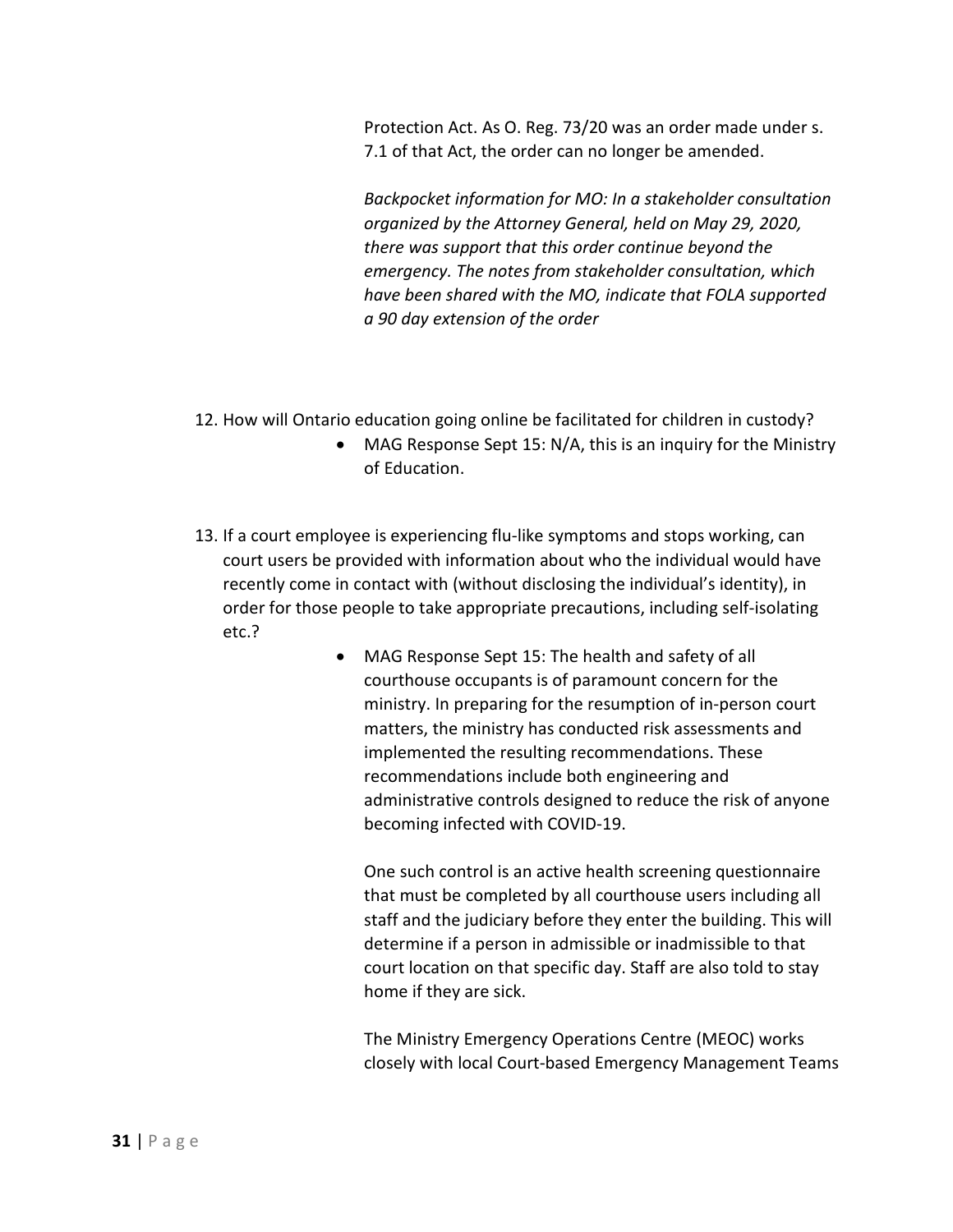to address reports of COVID-19 related issues in the workplace, including court houses. At present, the ministry issues communications on Covid-19 positive cases. When a person tests positive for COVID-19, a communication is distributed to all local staff and external stakeholders/associations who ordinarily attend the courthouse location. The ministry has undertaken to provide as much information as possible without compromising the identity of the positive case to assist persons in making informed decisions regarding their own health and safety.

In consultation with the Local Public Health Unit, the ministry seeks specific guidance and recommendations based on the individual circumstances of the positive case. The Public Health Unit is responsible for contact tracing ie/ to notify persons that may have been in close physical contact with the positive case of potential exposure. To further assist with exposure concerns, any person may take the Ministry of Health On-Line COVID-19 Self-Assessment or download the COVID-ALERT App.

- 14. In Toronto, consent dismissal orders received by electronic motion are being obtained but they are not issued and entered. Is there now a procedure in place for issuing and entering the orders?
	- MAG Response Sept 15: The Superior Court of Justice direction with respect to the issuance and entering of orders is set out in a Consolidated Notice to the Profession, Litigants, Accused Persons, Public and the Media dated May 15, 2020. Section D5 of this Notice provides as follows:

D. PROCEDURES GOVERNING CIVIL AND FAMILY MATTERS

## 5. Orders

……

Judgments, endorsements and orders of the Court are effective as of the date they are made, unless the judgment, endorsement or order states otherwise. Counsel and parties are encouraged to submit draft Orders with their filed material. The issuance and entering of a formal Order, which may require a physical attendance at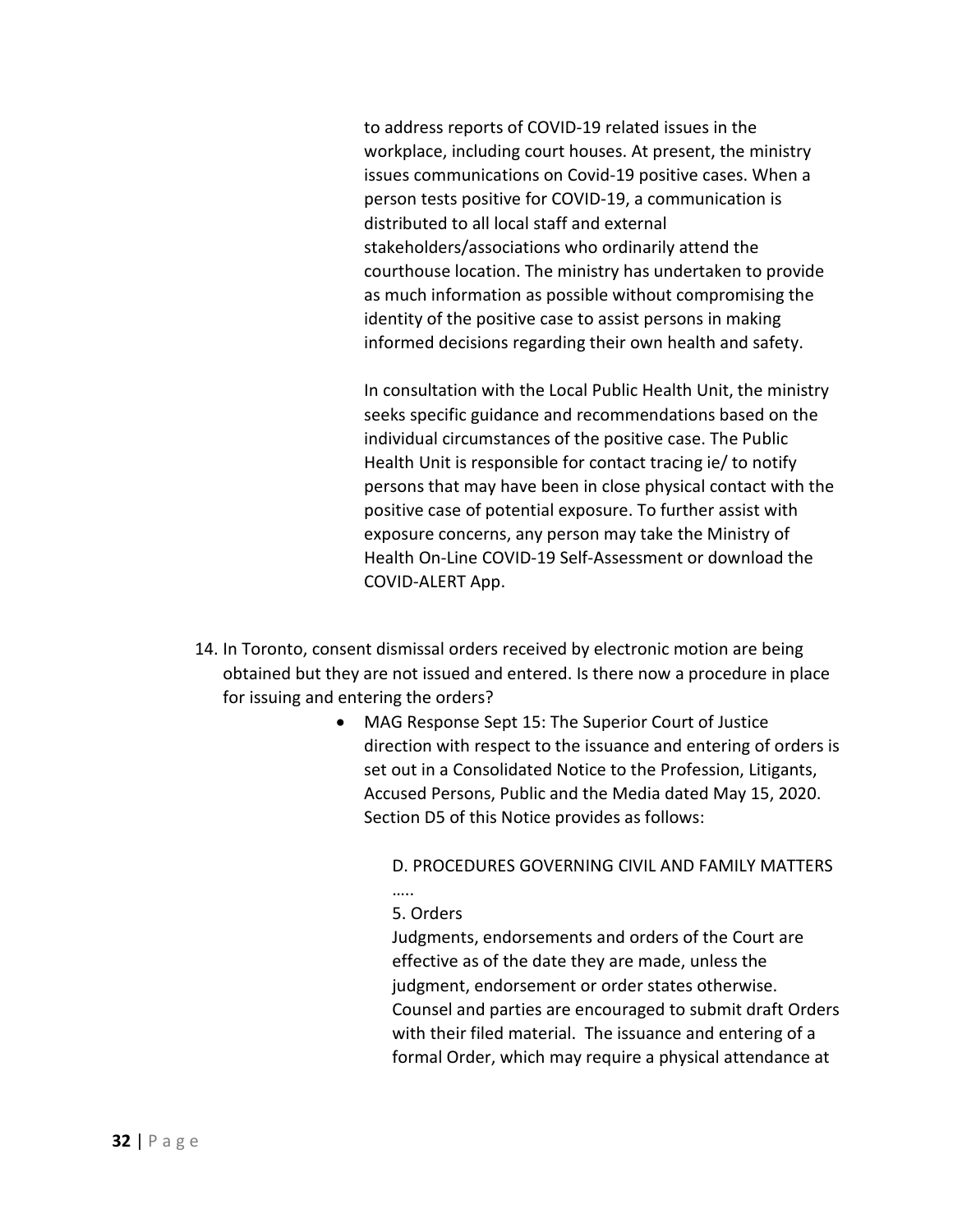a courthouse, is not recommended, unless an issued order is necessary for enforcement purposes (e.g., a family law restraining order). Only orders relating to matters of urgency will be formally issued until the Court returns to regular operations.

Where an order has been electronically signed by the judiciary, staff may enter and issue the order and scan an electronic copy for delivery as staffing resources permit. Civil dismissals on consent by the registrar under rule 37.02(3) may be also processed (signed, entered and issued) as staffing resources permit.

Typically consent dismissal orders are completed by registrars. Toronto is accepting them by mail to the civil intake office or they can be completed immediately over the counter.

- 15. (a) When the courts resume in-person matters, will lawyers be required to attend in person, or will there be an option for lawyers to attend virtually? (b) If a lawyer is at higher risk of COVID complications, will there be accommodations made? (c) Will there be accommodations for witnesses or accused who need to leave a reserve to attend a courthouse?
	- MAG Response Sept 15:

a. N/A. This is not a MAG decision but will be for the judiciary to determine.

b. The ministry has prioritized the health and safety of everyone entering the courthouses and ensured that reasonable precautions are in place prior to the resumption of in-person appearances. If anyone feels that they are in a high risk category for contracting COVID, they need to seek medical guidance about whether they can/should come to work. It is anticipated that judicial officials will continue to consider any individual requests made by a party appearing before the courts for COVID-related accommodations c. IJD and CSD asking whether this was accommodation relating to 'roof over head' or medical/personal

accommodation? Will confirm when responding to FOLA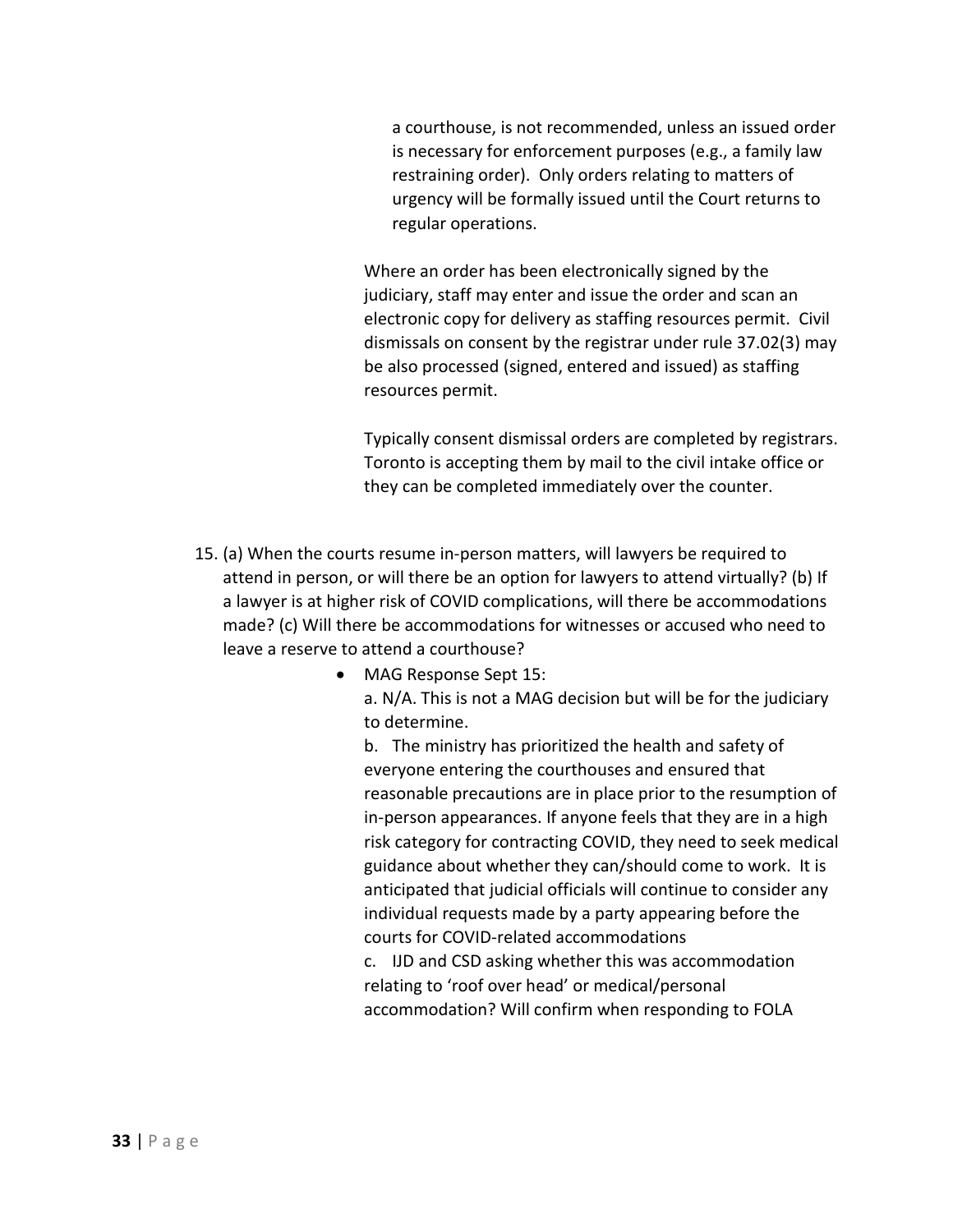#### Limitations

- 2. Re OIC order item #2 Question: whether this applies to timetables entered into by the parties that have been endorsed by court order? For example, are such timetables intended to be covered, or are they suspended unless the court orders otherwise, presumably on motion by one of the parties, or are parties to agree on new timetables and the courts will later endorse? Also what is the application to other statutory provisions such as (1) Tarion deadlines (these are the statutory warranties to new home buyers and include 1, 2 and 7 year deadlines especially for claims by condo corps against condo developers); and (2) Lien deadlines under the Construction Act (and apparently also under the Condo Act).
	- SCJ Response March 30: Office of the Chief Justice response: An order was made under the Emergency Management and Civil Protection Act, which suspends, as of March 16, 2020, all court rule and legislative timelines requiring a step to be taken in a civil matter. See O.Reg 73/20 at https://www.ontario.ca/laws/regulation/200073.
- 3. Issue: suspension of procedural and limitation periods included in the government's EMCPA Order from last week. Question: Are Consents under the Planning Act with conditions that are set to expire in the next couple of weeks captured under the Order or not?
	- SCJ Response March 30: Office of the Chief Justice response: This office cannot provide legal advice respecting the application of the order made under the Emergency Management and Civil Protection Act. (See O.Reg 73/20 at https://www.ontario.ca/laws/regulation/200073.)
- 4. Does Regulation 73/20 regarding limitation periods and procedural time periods apply to the Planning Act? Specifically, are the time periods for consent applications affected by the emergency regulation?
	- SCJ Response March 30: Office of the Chief Justice response: This office cannot provide legal advice respecting the application of the order made under the Emergency Management and Civil Protection Act. (See O.Reg 73/20 at https://www.ontario.ca/laws/regulation/200073.)

#### **LAW SOCIETY ISSUES**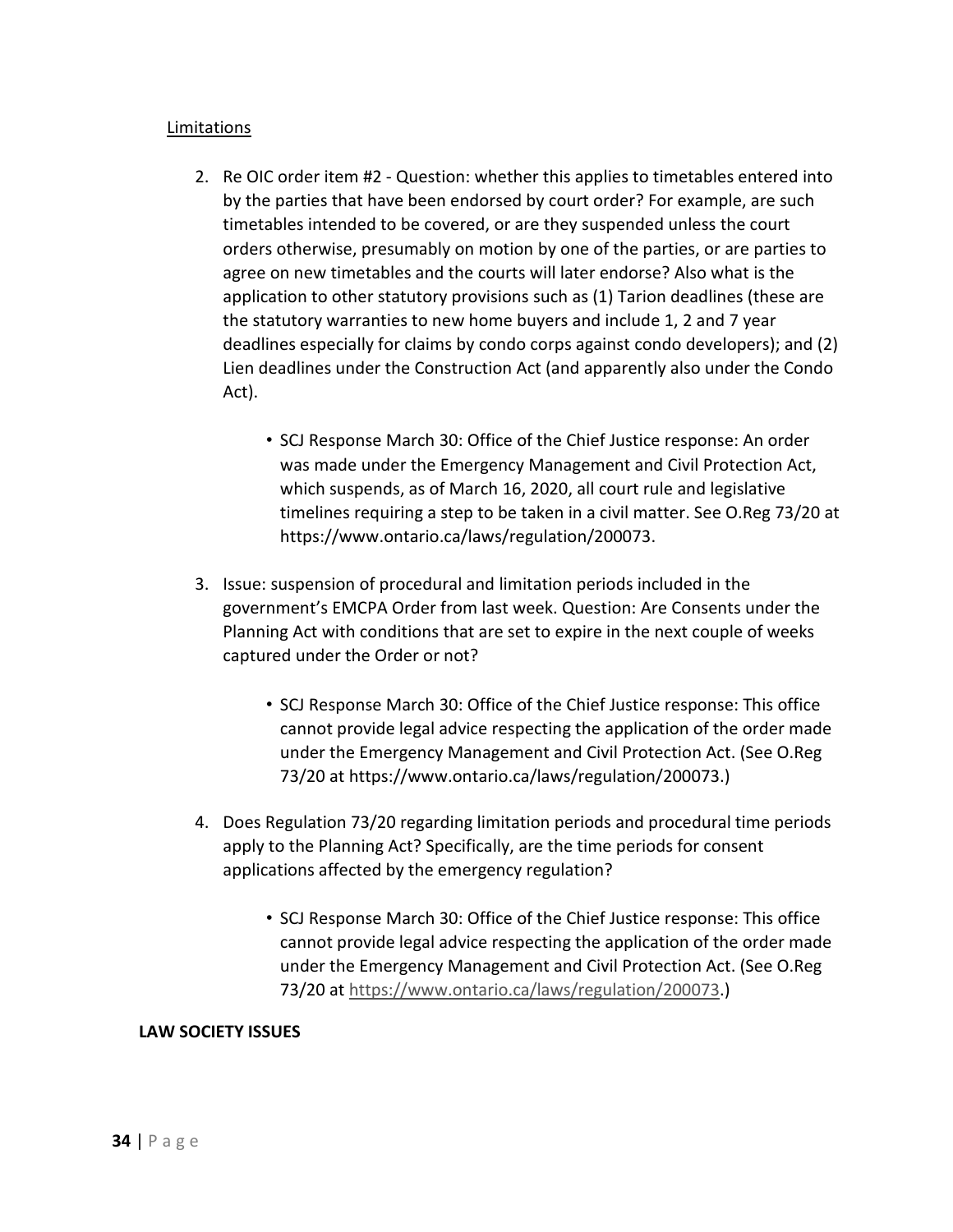- 1. A local bank has demanded that all banking take place at the ABM, and not through a teller. This creates issues for their document requirements for their trust account, as mandated by the Law Society. Does the LSO have guidance about whether the ABM slips will be sufficient at this time?
	- LSO Response March 31: You can find the answer on our website, Corporate Statement regarding COVID 19 Response, FAQs regarding bookkeeping during COVID 19, specifically:

"Some local banks are requiring that banking take place through an ABM, not a teller.

Are ABM slips sufficient to comply with lawyers and paralegals record keeping obligations?"

"For deposits, yes. If lawyers or paralegals' financial institutions offers ABM access to their trust accounts, it may be used for deposits only. If a lawyer or paralegal chooses to use this deposit method, they should:

- Ensure that the bank card is encoded for deposit only.
- Read the agreement carefully and make sure they understand the risks involved in using this method of deposit. In some agreements the depositor is responsible for the funds until they are received by a bank representative.
- Always print a receipt of an ABM deposit, write the source of the funds and the client reference on the receipt, and keep the receipts in date order with your deposit slips.
- 2. What provisions are being made for clients (the public) who don't have access to technology to meet remotely and/or do not have access to print out documents that need signing (and they do not have e-signature set up)? Temporary solution that some lawyers are adopting is to make an outside mailbox available for document pick up which a client then signs. But this is not ideal at all. Note that the commissioning rules seem to have been amended for court matters but there are documents that need to be sworn for real estate. Should lawyers just use an undertaking to provide these after these emergency measures have passed (ie: indefinitely until told otherwise)?
	- LSO Response March 31: FAQs have been posted on the use of technology to facilitate virtual commissioning and witnessing, electronic signatures and best practices for serving clients remotely. These FAQs have been developed on the basis that the governing legislation does not require either a "wet" signature or one person (e.g.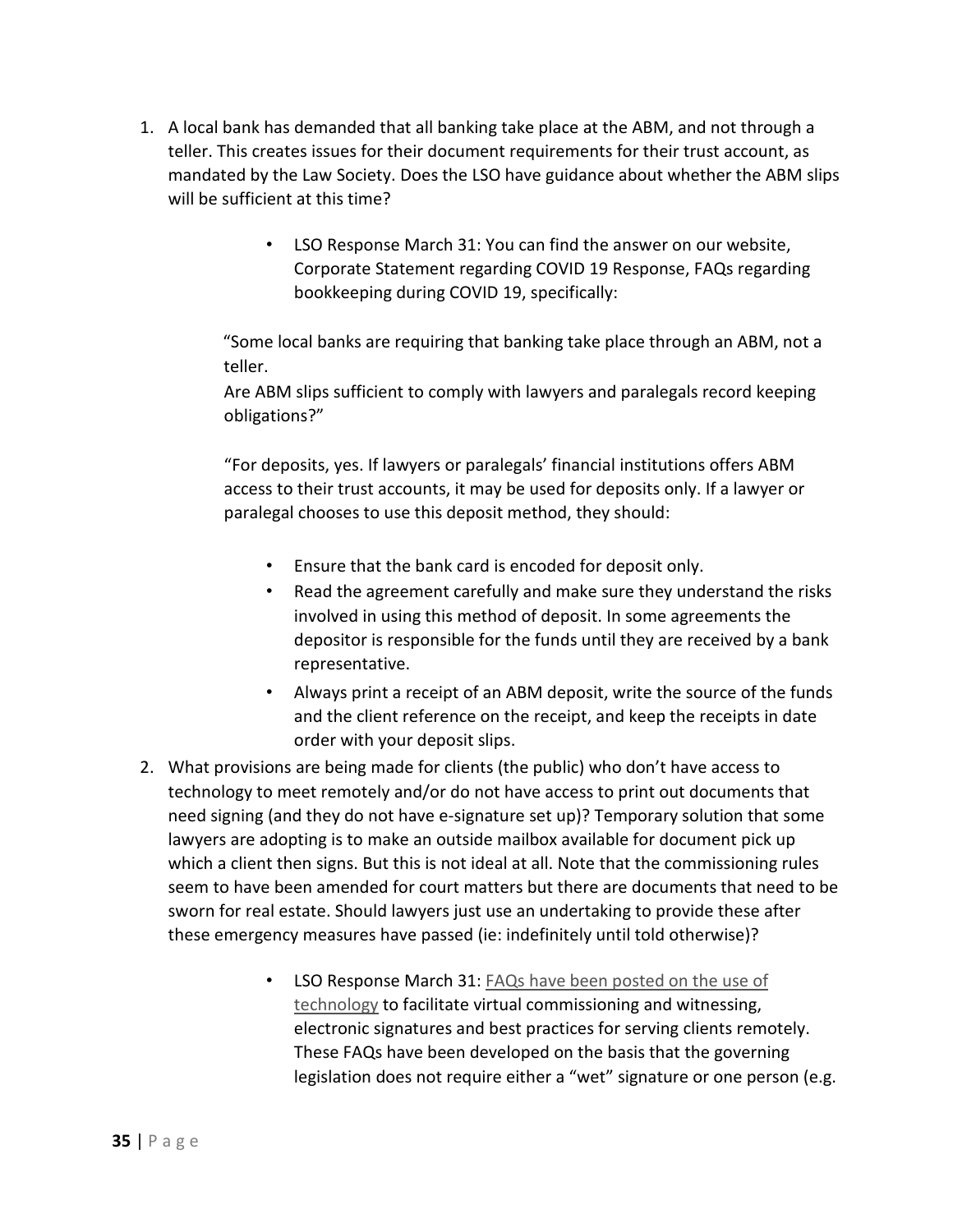the affiant) to be in the physical presence of the other (e.g. the commissioner). In the absence of specific statutory requirements, the Law Society is of the view that some flexibility is appropriate during the COVID 19 crisis. Where technology such as video conferencing is not available, other methods may be acceptable, provided:

- The licensee takes all appropriate steps to manage risks such as fraud, identify theft and undue influence;
- The licensee adopts measures to ensure that the clients:
- Consent to the remote process
- Understand the documents they are signing
- Are signing without duress and undue influence
- Will receive copies of the documents executed remotely
- The licensee takes appropriate steps to protect privilege and confidentiality
- The licensee maintains detailed records

Suggestions in the Law Society's FAQs with respect to virtual transactions can sometimes be adapted to other methods of completing transactions remotely.

- 3. Asking Counsel and clients to adhere to electronic document transfers, without paper being sent by mail.
	- LSO Response March 31: Although the Law Society is supporting the virtual conduct of business through its FAQs, there may be circumstances in which it would be preferable or even necessary to receive paper copies. Accordingly, this matter should be left to the individual judgment of each licensee.
- 4. Can the LSO and/or the Courts provide information on specific procedures for virtual commissioning, as the BC Courts have done?
	- LSO Response March 31: The Law Society is working to prepare a checklist of best practices for virtual commissioning. However, lawyers and paralegals should review their court or tribunal's website for practice directions about whether requirements for affidavits are being modified in the context of COVID-19. For